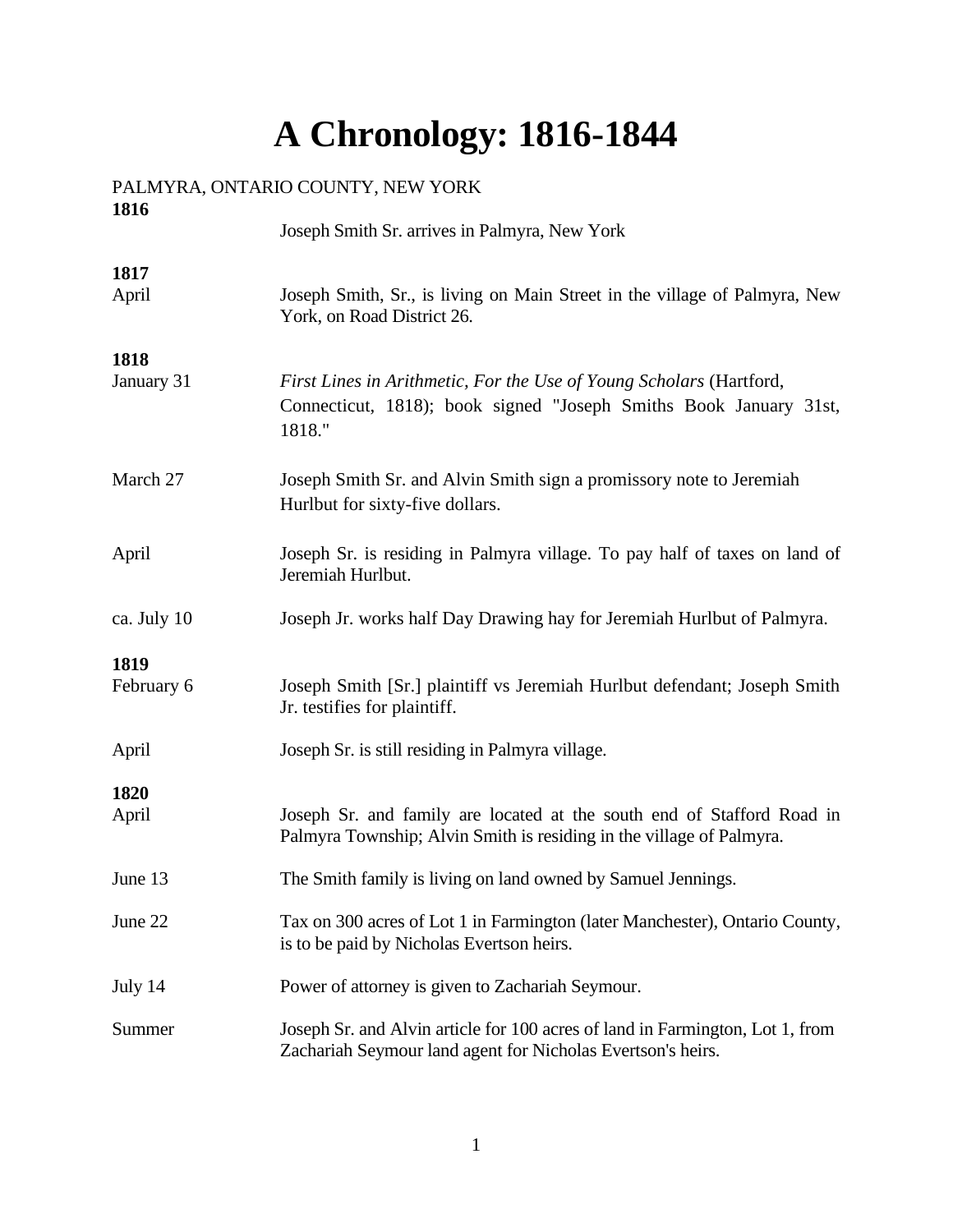| 1820-1821                               | Joseph Smith, Jr., has a personal forgiveness of sins; he is an exhorter for the<br>Methodist class in Palmyra and attends a local debating club.                                                                                  |
|-----------------------------------------|------------------------------------------------------------------------------------------------------------------------------------------------------------------------------------------------------------------------------------|
| 1821<br>April                           | Joseph Sr., Alvin, and Hyrum Smith are residing at the south end of Stafford<br>Road in Palmyra.                                                                                                                                   |
| July 7                                  | Joseph Sr. is taxed for 100 acres of Lot 1 in Farmington (later named<br>Manchester).                                                                                                                                              |
| 18 July                                 | Daughter Lucy Smith is born in Palmyra Township.                                                                                                                                                                                   |
| 1822                                    | Joseph Jr. is present when Willard Chase finds a stone in a well on the Chase<br>property. Joseph borrows the stone.                                                                                                               |
| April                                   | Joseph Sr. and Alvin are listed on south end of Stafford Road in Palmyra.                                                                                                                                                          |
| June 29                                 | Lot 1 valuation is still \$700 for 100 acres for Joseph Sr.                                                                                                                                                                        |
| July 2                                  | Zachariah Seymour, the land agent from whom Joseph Sr. and Alvin articled<br>the 100 acres and to whom they made payments, dies.                                                                                                   |
| 1822                                    | Joseph Jr. tells that by looking in Willard Chase's stone he can see hidden<br>treasures, all things in caves, in and under the earth, and spirits in ancient<br>dress in charge of the treasures.                                 |
| 1823                                    | MANCHESTER, ONTARIO COUNTY, NEW YORK                                                                                                                                                                                               |
| July 24                                 | A \$300 assessment increase on land shows improvements on the Smiths'<br>Manchester property.                                                                                                                                      |
| November                                | The Smiths' frame house in Manchester commences to be built.                                                                                                                                                                       |
| November 19                             | Alvin Smith dies.                                                                                                                                                                                                                  |
| <b>September 1824</b><br>to Spring 1825 | Revival of religion commences with the Methodists, followed by the<br>Baptists and Presbyterians, in the Palmyra vicinity. Joseph Jr. hears<br>discourses by Reverend George Lane of the Methodist church and attends<br>meetings. |
| 1825                                    |                                                                                                                                                                                                                                    |
| Spring                                  | Lucy, Hyrum, Samuel Harrison, and Sophronia Smith join Palmyra's<br>Presbyterian Church. Joseph Jr. is inclined toward the Methodist faith.                                                                                        |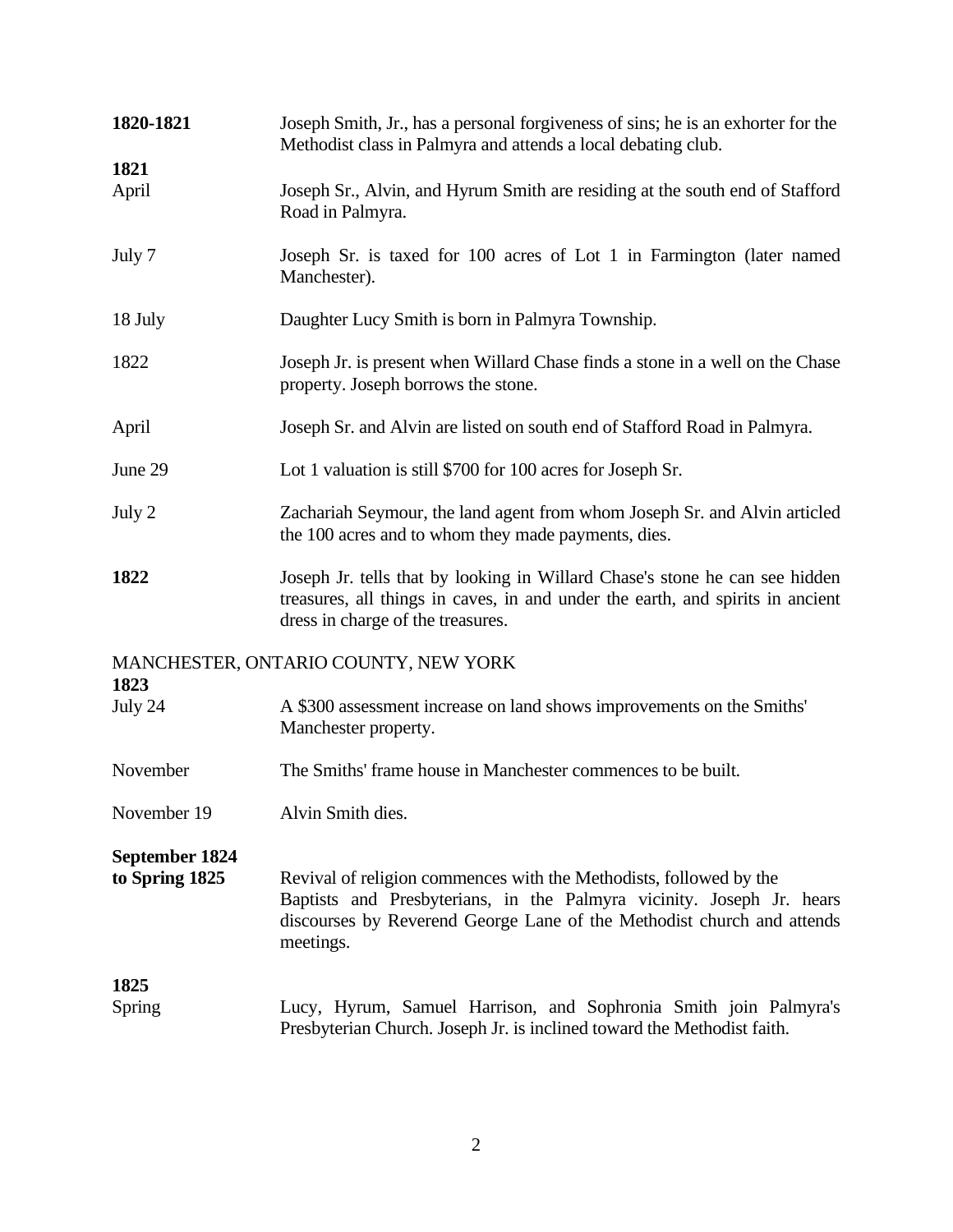| October         | Joseph goes with his father to southern New York and near Harmony (now<br>Oakland), Pennsylvania, to obtain money to pay off their Manchester farm;<br>they hunt for a gold/silver mine with a number of treasure seekers. At home<br>of Isaac Hale Joseph Jr. meets Hale's daughter Emma. The treasure seeking<br>company stays at Hale's home in November. |
|-----------------|--------------------------------------------------------------------------------------------------------------------------------------------------------------------------------------------------------------------------------------------------------------------------------------------------------------------------------------------------------------|
| October 1825 to |                                                                                                                                                                                                                                                                                                                                                              |
| March 1826      | Joseph Jr. works for Josiah Stowell for five months and goes to school. He<br>uses two stones to search for treasure and prays for help in the endeavor.                                                                                                                                                                                                     |
| 1826            | BAINBRIDGE, CHENANGO COUNTY, NEW YORK                                                                                                                                                                                                                                                                                                                        |
| March 20        | During a court examination, State of New York vs Joseph Smith the Glass<br>looker, before Justice Albert Neely, Joseph Jr. states that by looking at a<br>stone he can discover treasures hidden in the bowels of the earth, gold mines,<br>coined money, and lost property.                                                                                 |
| Fall            | Joseph Jr. works for Joseph Knight Sr. at Colesville, New York.                                                                                                                                                                                                                                                                                              |
| 1827            |                                                                                                                                                                                                                                                                                                                                                              |
| January 18      | Joseph Smith Jr. and Emma Hale are married at South Bainbridge, New<br>York.                                                                                                                                                                                                                                                                                 |
| January         | Josiah Stowell takes Joseph and Emma to Manchester.                                                                                                                                                                                                                                                                                                          |
|                 | Peter Ingersoll moves Emma's furniture from Harmony, Pennsylvania, to<br>Manchester. Joseph Jr. tells his father-in-law he has given up glass-looking.                                                                                                                                                                                                       |
|                 | PALMYRA, WAYNE COUNTY, NEW YORK                                                                                                                                                                                                                                                                                                                              |
| March 10        | Joseph Smith Jr. receives a receipt for credit of four dollars on Abraham<br>Fish's account.                                                                                                                                                                                                                                                                 |
| April 16        | Samuel Harrison Smith begins to work for Lemuel Durfee, Sr., in payment<br>for use of the house where the Smiths reside.                                                                                                                                                                                                                                     |
|                 | MANCHESTER, ONTARIO COUNTY, NEW YORK                                                                                                                                                                                                                                                                                                                         |
| June            | Joseph Smith Sr. tells Willard Chase that some years previous a spirit had<br>appeared to his son Joseph Jr. and informed him about a book or record of                                                                                                                                                                                                      |
| August          | gold.<br>Joseph Jr. works two days mowing for Lemuel Durfee, Sr.                                                                                                                                                                                                                                                                                             |
| September 20    | Joseph Knight and Josiah Stowell visit the Smith home.                                                                                                                                                                                                                                                                                                       |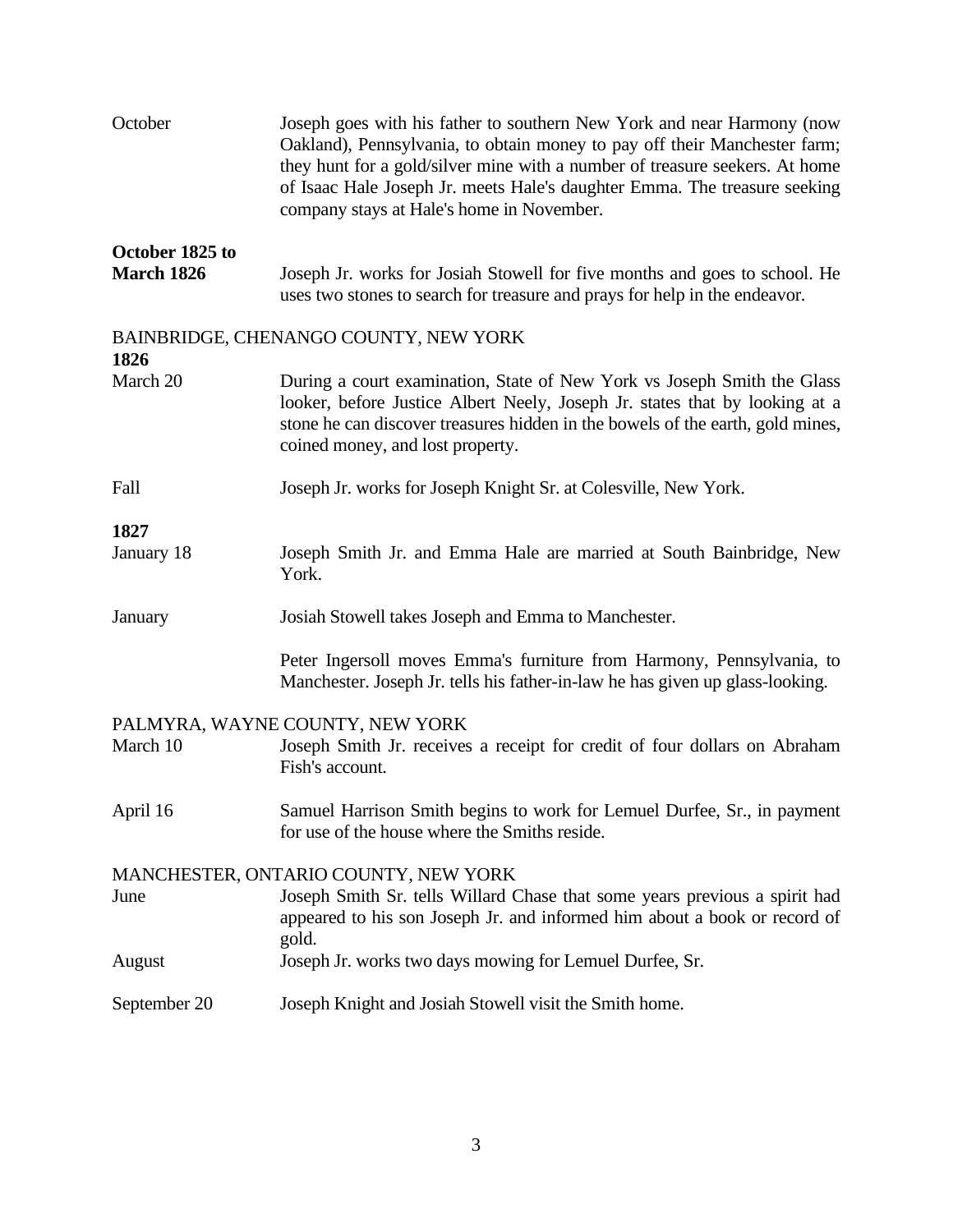| September 22            | Joseph Jr. visits a nearby hill taking Emma with him in Joseph Knight's<br>wagon. He finds gold plates in a stone box and hides the plates in a fallen<br>tree top. He also finds with the plates a sword, breastplate, and a pair of<br>spectacles (later called Urim and Thummim). Joseph tells Joseph Knight the<br>plates "appear to be Gold" and through the glasses or spectacles "I can see<br>any thing."                                                                                                                                                                                                          |
|-------------------------|----------------------------------------------------------------------------------------------------------------------------------------------------------------------------------------------------------------------------------------------------------------------------------------------------------------------------------------------------------------------------------------------------------------------------------------------------------------------------------------------------------------------------------------------------------------------------------------------------------------------------|
| September               | Joseph Jr. goes to Macedon and works for Mrs. Wells.                                                                                                                                                                                                                                                                                                                                                                                                                                                                                                                                                                       |
| September/October       | Joseph Jr. takes the gold plates from the hiding spot in the fallen tree top and<br>runs home with them. He tells Willard Chase that if it had not been for the<br>stone, he would not have obtained the book. A group of treasure seekers<br>begins looking for the plates. Lucy Smith mentions that Joseph hid the plates<br>in a wood box which was smashed by people searching for the record.                                                                                                                                                                                                                         |
| ca. October 1           | The Martin Harris family hears about the gold plates from Lucy. Mrs. Harris<br>and her daughter go to the Smith home. Martin talks to members of the<br>Smith family and Joseph Jr. about how the book was found. Joseph says that<br>an angel appeared to him and told him it was God's work and that he located<br>the plates by looking in the stone found on the Chase property. The angel<br>told him he must quit the company of the money-diggers, translate the plates,<br>and publish them to the world. Martin responds, "If the Lord will show me<br>that it is his work, you can have all the money you want." |
|                         | November/December Martin Harris gets Joseph Jr. out of debt and gives him \$50. Alva Hale comes<br>from Harmony to pick up Joseph and Emma. Alva moves them to Harmony.<br>The plates are placed in a barrel containing beans.                                                                                                                                                                                                                                                                                                                                                                                             |
| <b>Winter 1827-1828</b> | Joseph Jr. tells his wife's neighbors about the gold plates.                                                                                                                                                                                                                                                                                                                                                                                                                                                                                                                                                               |
| 1828                    | HARMONY, SUSQUEHANNA COUNTY, PENNSYLVANIA                                                                                                                                                                                                                                                                                                                                                                                                                                                                                                                                                                                  |
| ca. January             | Contents of the book are dictated by Joseph Jr. Scribes of Book of Lehi<br>pages: Reuben Hale and Emma Hale Smith.                                                                                                                                                                                                                                                                                                                                                                                                                                                                                                         |
| ca. February            | Hyrum Smith and Martin Harris travel to Harmony to see Joseph Jr. Harris<br>takes a set of characters copied from the gold plates to New York City. Visits<br>Samuel L. Mitchell and Charles Anthon.                                                                                                                                                                                                                                                                                                                                                                                                                       |
| April 12-<br>June 14    | Martin Harris becomes a scribe and takes over one hundred manuscript<br>pages home. At Palmyra he reads from the manuscript in the evenings to his<br>family and some friends.                                                                                                                                                                                                                                                                                                                                                                                                                                             |
| June 15                 | A male child is born to Joseph and Emma but dies the same day at Harmony.<br>Emma is near death.                                                                                                                                                                                                                                                                                                                                                                                                                                                                                                                           |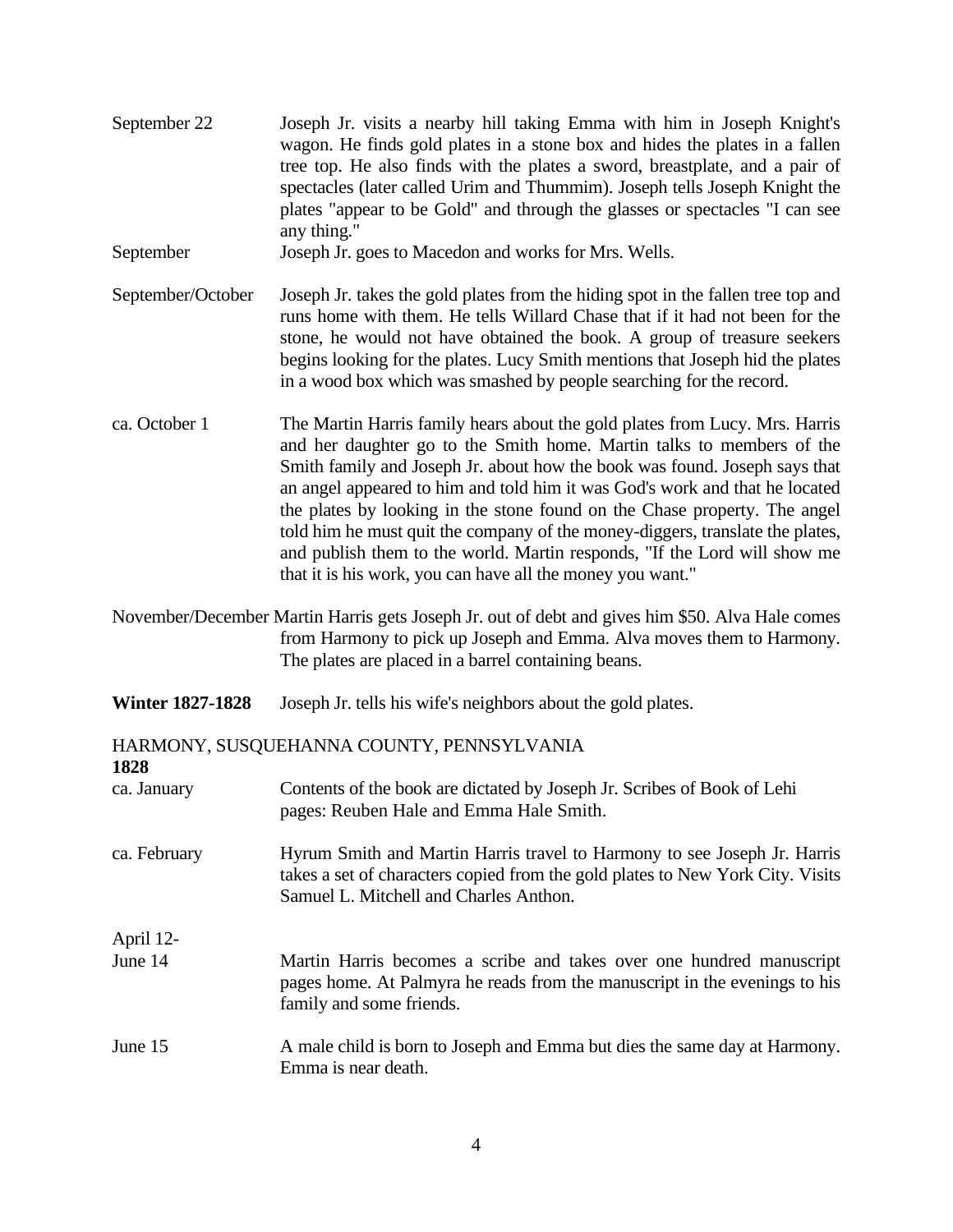| June/July | Joseph Jr. travels to Manchester and learns that the manuscript is lost. |
|-----------|--------------------------------------------------------------------------|
| July      | A revelation concerning the lost pages is given at Harmony (BC 2; LDS    |

D&C 3; RLDS D&C 2). This is Joseph's first recorded revelation.

## PALMYRA, WAYNE COUNTY, NEW YORK

ca. September Lucy Smith, Hyrum Smith, and Samuel Harrison Smith stopped attending Western Presbyterian Church of Palmyra.

## HARMONY, SUSQUEHANNA COUNTY, PENNSYLVANIA **1829**

February Lucy and Joseph Sr. travel to Harmony. A revelation is received at Harmony (BC 3; LDS and RLDS D&C 4).

- March Martin Harris travels to Harmony and wants to know if Joseph Jr. "had, in his possession, the record of the Nephites." A revelation is received (BC 4; LDS and RLDS D&C 5). Harris returns to Palmyra. Isaac Hale describes the manner in which the record was dictated: a stone placed in a hat.
- April 5 Samuel Harrison Smith and Oliver Cowdery arrive at Harmony, Pennsylvania.
- April 7-May 31 Cowdery acts as a scribe to Joseph Jr. Seven revelations are given during April and May (BC 5-11; LDS D&C 6-12; RLDS D&C 3, 6-11). Dictation continues during the summer of 1829 at Harmony, Pennsylvania, and concludes at Fayette, New York, about July 1, 1829. Scribes of original manuscript: major scribe Oliver Cowdery, also Samuel H. Smith, Emma Hale Smith, two unknown scribes (probably members of Whitmer family), plus Joseph Smith Jr.
- May 15 Oliver Cowdery and Joseph Smith ordain and baptize each other.
- May Samuel Harrison Smith baptized.

## FAYETTE, SENECA COUNTY, NEW YORK

June John Whitmer becomes a scribe. Joseph Jr. receives revelations for members of the Whitmer family (BC 12-14; LDS D&C 14-16; RLDS D&C 12-14); Oliver Cowdery and David Whitmer called to choose twelve disciples or apostles also "instructions relative to building up the church of Christ" (BC 15; LDS D&C 18; RLDS D&C 16).

- June 11 Joseph Jr. has deposited copyright for the Book of Mormon.
- June 14 Oliver Cowdery writes to Hyrum Smith.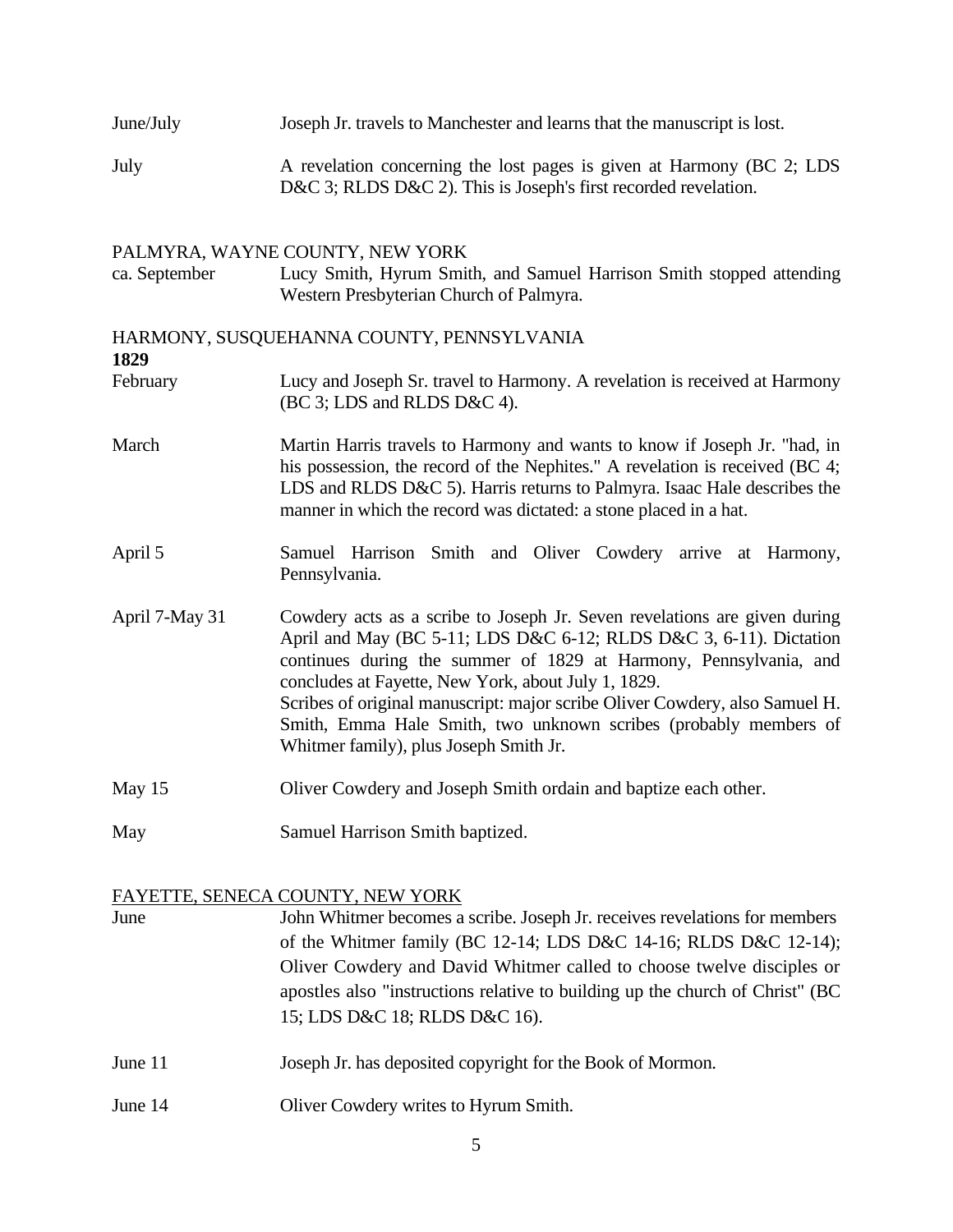| June | Hyrum Smith, David Whitmer, Peter Whitmer and probably John                 |
|------|-----------------------------------------------------------------------------|
|      | Whitmer                                                                     |
|      | are baptized by Oliver Cowdery.                                             |
|      | A revelation is received for Oliver Cowdery, David Whitmer and Martin       |
|      | Harris "previous to their viewing the plates containing the book of Mormon" |
|      | (LDS D&C 17; RLDS D&C 15).                                                  |
|      |                                                                             |

ca. July 1 About this time manuscript of the Book of Mormon completed.

## PALMYRA, WAYNE COUNTY, NEW YORK

June 26 Title page of the manuscript Book of Mormon is published in the *Wayne Sentinel*.

## ROCHESTER, MONROE COUNTY, NEW YORK

Summer Martin Harris goes to Rochester, New York, to inquire about printing the Book of Mormon. He reports that Joseph found a gold bible and that "By placing the spectacles in a hat and looking into it, Smith interprets the characters into the English language."

## PALMYRA, WAYNE COUNTY, NEW YORK

August 25 Indenture is made between Martin Harris and Egbert Grandin on land and property for enough money (\$3,000) to print the Book of Mormon.

#### August 1829 to The Book of Mormon is typeset and printed at

March 1830 Grandin's print shop. John Gilbert sets the type and receives manuscript pages from Hyrum Smith.

#### HARMONY, SUSQUEHANNA COUNTY, PENNSYLVANIA

October 4 Joseph Jr. arrives in Harmony and writes to Oliver Cowdery that he has bought a horse from Mr. Stowell and wants someone to come after it.

#### MANCHESTER, ONTARIO COUNTY, NEW YORK

November 6 Cowdery writes from Manchester that Harris will pick up the horse in two or three weeks.

#### PALMYRA, WAYNE COUNTY, NEW YORK

November 9 Cowdery writes about Joseph Smith as author, inspired writer.

#### MANCHESTER, ONTARIO COUNTY, NEW YORK

December 28 Cowdery writes to Joseph Jr. from Manchester: "it may look rather strange to you to find that I have so soon become a printer."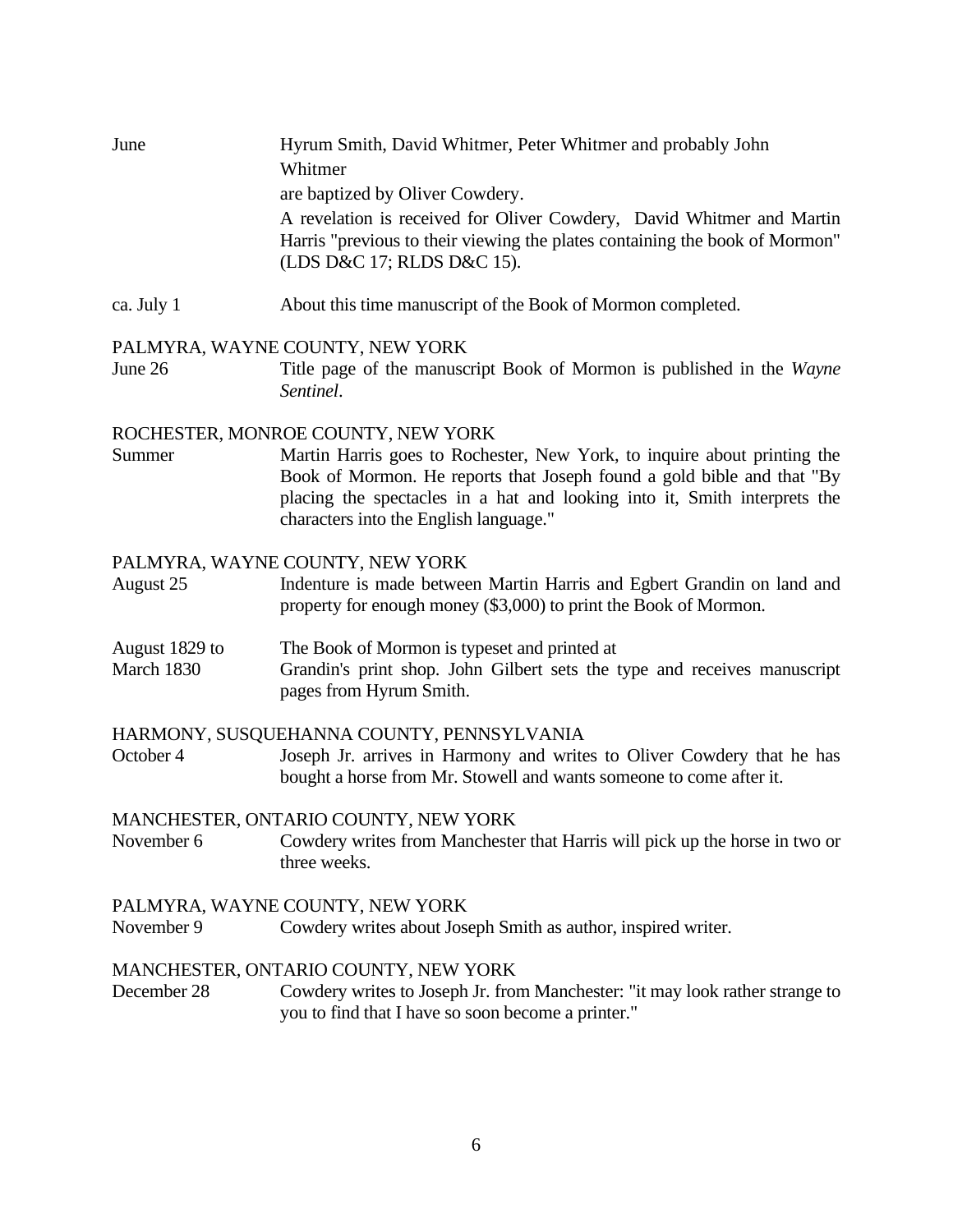| 1850       |                                                                                                                    |
|------------|--------------------------------------------------------------------------------------------------------------------|
| January 16 | An agreement between Joseph Sr. and Martin Harris on selling the Book of<br>Mormon is witnessed by Oliver Cowdery. |
|            |                                                                                                                    |

ca. January Joseph Jr. arrives from Harmony; revelation given to sell copyright in Providences in Canada; trip to Canada (not printed in BC or D&C).

## PALMYRA, WAYNE COUNTY, NEW YORK

**1830**

March 26 The *Wayne Sentinel* advertises the Book of Mormon available to purchase.

## MANCHESTER, ONTARIO COUNTY, NEW YORK

- March 26-31 Joseph Smith, Jr. arrives in Manchester with Joseph Knight, Sr.; a commandments is given for Martin Harris (JS Revelations, 48-50; LDS D&C 19; RLDS D&C 18).
- April 6 Baptisms of Joseph Smith Sr., Martin Harris, Lucy Mack Smith and Sarah Rockwell in Crooked Brook. Revelations for Oliver Cowdery, Hyrum Smith, Samuel H. Smith, Joseph Smith Sr. and Joseph Knight Sr. are received (BC 17-22; LDS D&C 21, 23; RLDS D&C 19, 21). Oliver Cowdery is ordained an elder. Joseph Jr. is ordained an elder, also prophet and seer by Cowdery. Church of Christ organized.

#### FAYETTE, SENECA COUNTY, NEW YORK

- April 11 At Fayette, New York, branch of the church is established. Cowdery delivers the first public discourse of the church and performs baptisms.
- April 16 A revelation is received regarding individuals who have been baptized in other Christian churches (JS Revelations, 57-58; LDS D&C 22; RLDS D&C 20).
- April 18 More baptisms are performed by Cowdery.

June 9 The first conference of the church is held; articles and covenants are presented (BC 24; LDS D&C 20; RLDS D&C 17). Baptisms are performed. Joseph Sr. and Hyrum Smith are ordained priests.

June Revelation of Moses to Joseph Smith Manuscript: OT 1 (Dictated MS), 1-3; Joseph Smith dictating Text: Moses 1; RLDS D&C 22 Scribe: Oliver Cowdery Note: "A Revelation given to Joseph the Revelator June 1830" (1). No location mentioned.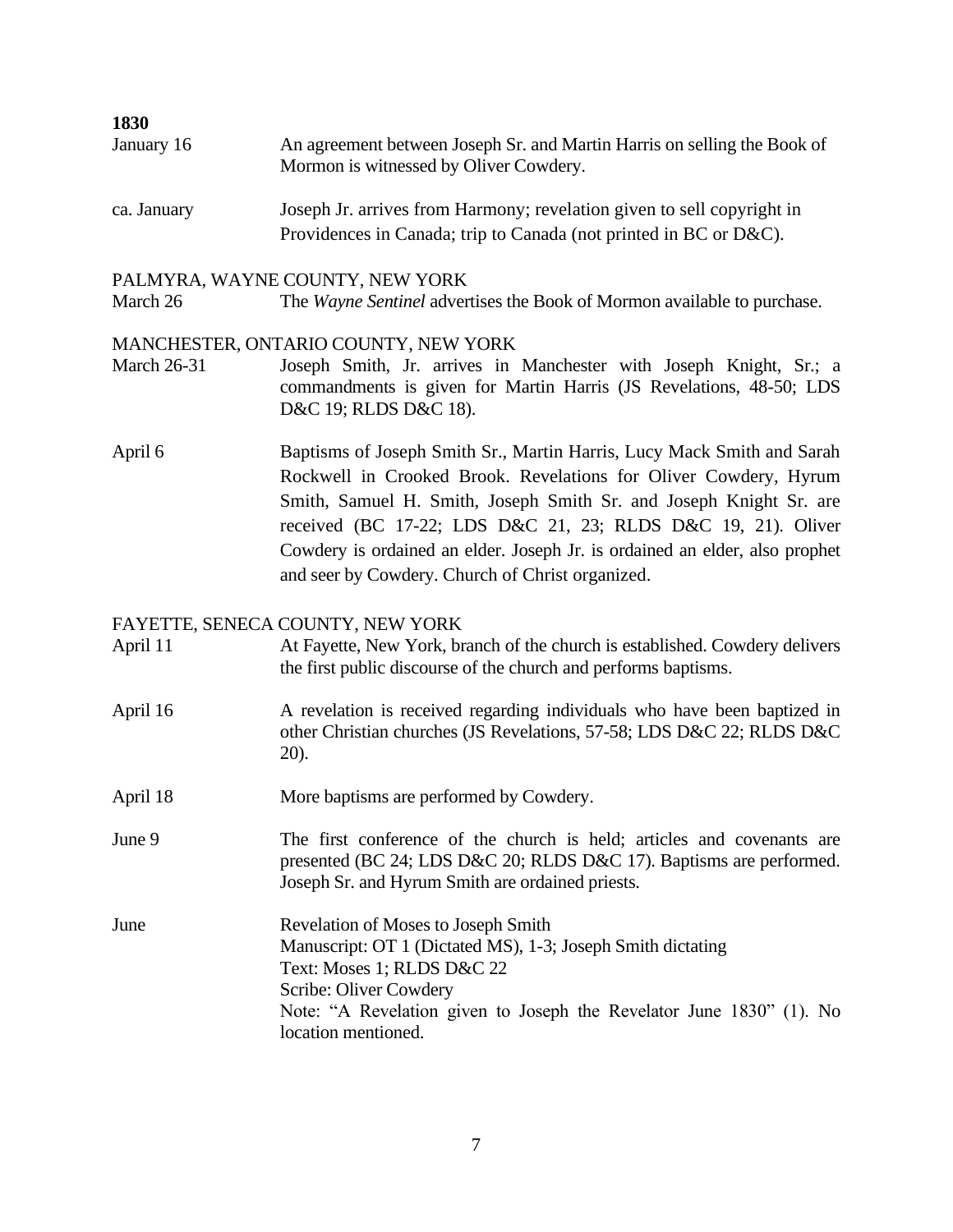| ca. June                                        | Revision of Genesis started<br>Manuscript: OT 1 (Dictated MS), 3-10<br>Text: Genesis 1:1-4:18 (KJV); Moses 2:1-5:43; Gen. 1:1-5:28 (JST)<br>Scribe: Oliver Cowdery<br>Notes: "A Revelation given to the Elders of the Church of Christ On the first<br>Book of Moses given to Joseph the Seer Chapter first" (3); "Chapter 2 A<br>Revelation concerning Adam after he had been driven out of the garden of<br>Eden" (8). No location mentioned. |
|-------------------------------------------------|-------------------------------------------------------------------------------------------------------------------------------------------------------------------------------------------------------------------------------------------------------------------------------------------------------------------------------------------------------------------------------------------------------------------------------------------------|
| June 28                                         | MANCHESTER, ONTARIO COUNTY, NEW YORK<br>Joseph Sr. appears in Manchester before Justice Nathan Pierce on behalf of<br>his son Hyrum.                                                                                                                                                                                                                                                                                                            |
| June 28                                         | COLESVILLE, BROOME COUNTY, NEW YORK<br>Baptisms are performed in Colesville, New York, but no confirmations. A<br>Colesville branch is started.                                                                                                                                                                                                                                                                                                 |
| July 1                                          | SOUTH BAINBRIDGE, CHENANGO COUNTY, NEW YORK<br>Joseph Jr. is brought before Justice Joseph Chamberlain in South Bainbridge,<br>New York.                                                                                                                                                                                                                                                                                                        |
| ca. July                                        | COLESVILLE, BROOME COUNTY, NEW YORK<br>Joseph Jr. is arrested upon warrant and appears before Justice Joel K. Noble<br>in Colesville.                                                                                                                                                                                                                                                                                                           |
| <b>July 4-31</b>                                | HARMONY, SUSQUEHANNA COUNTY, PENNSYLVANIA<br>Revelations received, including one for Emma Smith (BC 25-27; LDS D&C<br>24-26; RLDS D&C 23-25).                                                                                                                                                                                                                                                                                                   |
| September 4                                     | A revelation is recorded concerning sacrament (BC 28; LDS D&C 27;<br><b>RLDS D&amp;C 26).</b>                                                                                                                                                                                                                                                                                                                                                   |
| FAYETTE, SENECA CO., NEW YORK<br>September 5-26 | Revelations are given to the church at Fayette and others (BC 29-34; LDS<br>D&C 28-31; RLDS D&C 27-30).                                                                                                                                                                                                                                                                                                                                         |
| September 26                                    | The second conference of the church commences; total membership is sixty-<br>two.                                                                                                                                                                                                                                                                                                                                                               |
| October 17                                      | MANCHESTER, ONTARIO COUNTY, NEW YORK<br>In Manchester a missionary covenant to preach to Native Americans<br>(Lamanites) is issued.                                                                                                                                                                                                                                                                                                             |
| October 18-31                                   | FAYETTE, SENECA COUNTY, NEW YORK<br>In Fayette a revelation to Ezra Thayer and Northrop Sweet is given (BC 35;<br>LDS D&C 33; RLDS D&C 32).                                                                                                                                                                                                                                                                                                     |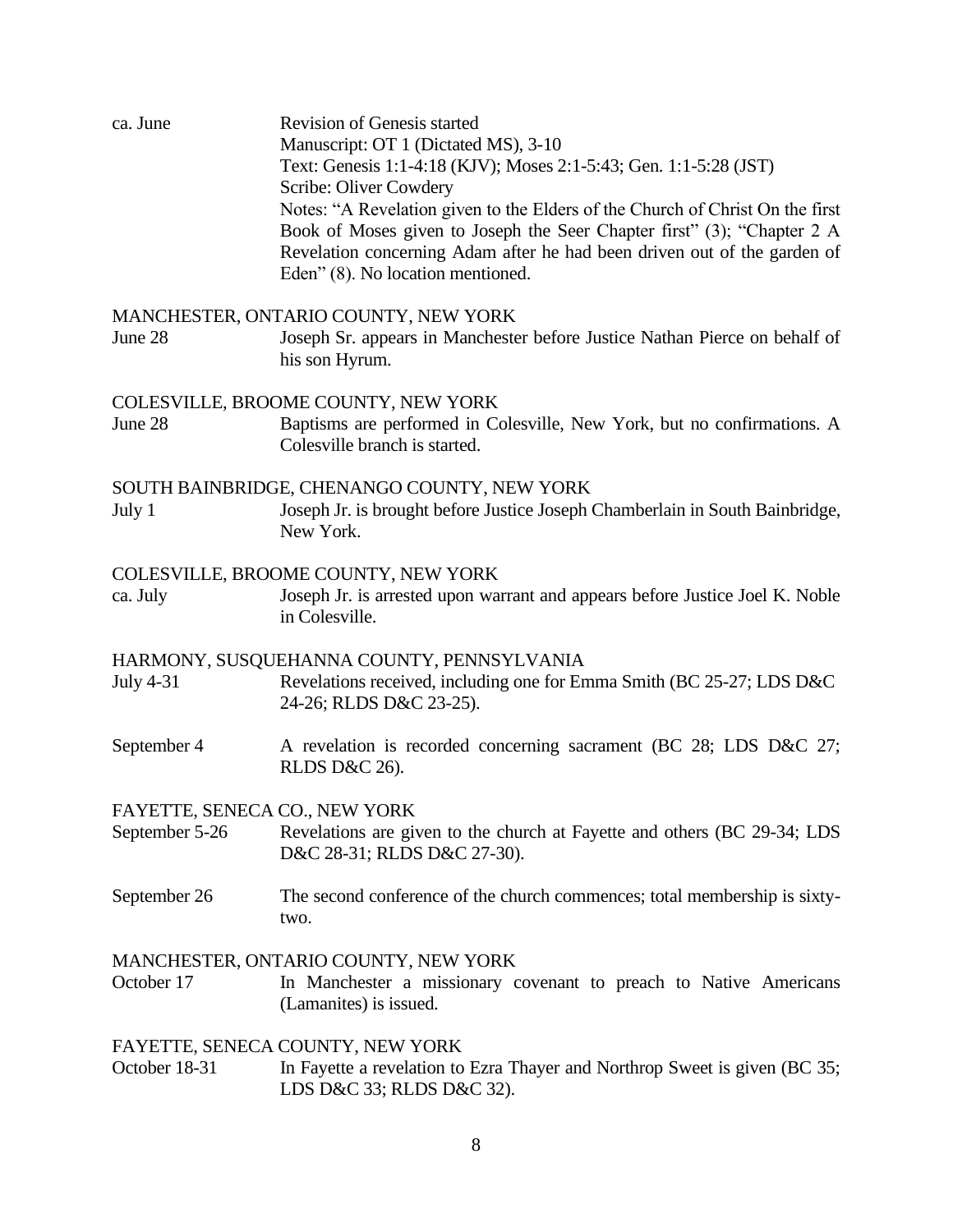| October 21                            | Manuscript: OT 1 (Dictated MS), 10<br>Text: Gen. 4:18-24 (KJV); Moses 5:43-51; Gen. 5:29-37 (JST)<br>Scribe: John Whitmer<br>Note: "October 21st 1830" (10).                                                                              |
|---------------------------------------|-------------------------------------------------------------------------------------------------------------------------------------------------------------------------------------------------------------------------------------------|
| November 4                            | Orson Pratt arrives in Fayette; Joseph Jr. asks and receives a revelation for<br>him (BC 36; LDS D&C 34; RLDS D&C 33) by gazing at a stone placed in a<br>hat.                                                                            |
| November 30                           | Manuscript: OT 1 (Dictated MS), 10-11<br>Text: Gen. 4:25-5:11 (KJV); Moses 5:52-6:18; Gen. 5:38-6:16 (JST)<br>Scribe: John Whitmer<br>Note: "November 30th 1830" (10).                                                                    |
| December 1                            | Manuscript: OT 1 (Dictated MS), 11-13<br>Text: Gen. 5:12-21 (KJV); Moses 6:19-52; Gen. 6:17-53 (JST)<br>Scribe: Emma Smith (wife of Joseph Smith)<br>Note: "Dec 1st" $(11)$ .                                                             |
| ca December 2-11                      | Addition not in Gen. (KJV)<br>Manuscript: OT 1 (Dictated MS), 14-15<br>Text: Moses 6:52-7:1; Gen. 6:53-7:1 (JST)<br>Scribe: John Whitmer                                                                                                  |
| December 7-11                         | Revelation instructing Sidney Rigdon to write for Joseph Smith -- "And the<br>scriptures shall be given even as they are in mine own bosom, to the<br>salvation of mine own elect" (JS Revelations, 87; LDS D&C 35:20; RLDS<br>D&C 34:5). |
| December 11-15                        | Revelation is given for Edward Partridge (BC 38; LDS D&C 36; RLDS<br>D&C 35).                                                                                                                                                             |
|                                       | ca. December 11-30 Manuscript: OT 1 (Dictated MS), 15-20<br>Gen. 5:22-32 (KJV); Moses 7:2-8:12; Gen. 7:2-85 (JST)<br>Scribe: Sidney Rigdon                                                                                                |
| December 30                           | CANANDAIGUA, ONTARIO COUNTY, NEW YORK<br>In Canandaigua, New York, a revelation to Joseph Jr. and Sidney Rigdon<br>instructs them to go to Ohio (BC 39; LDS and RLDS D&C 37).                                                             |
| FAYETTE, SENECA CO., NEW YORK<br>1831 |                                                                                                                                                                                                                                           |
| January 2                             | The third conference of the church takes place in Fayette; revelation is<br>received (BC 40; LDS and RLDS D&C 38).                                                                                                                        |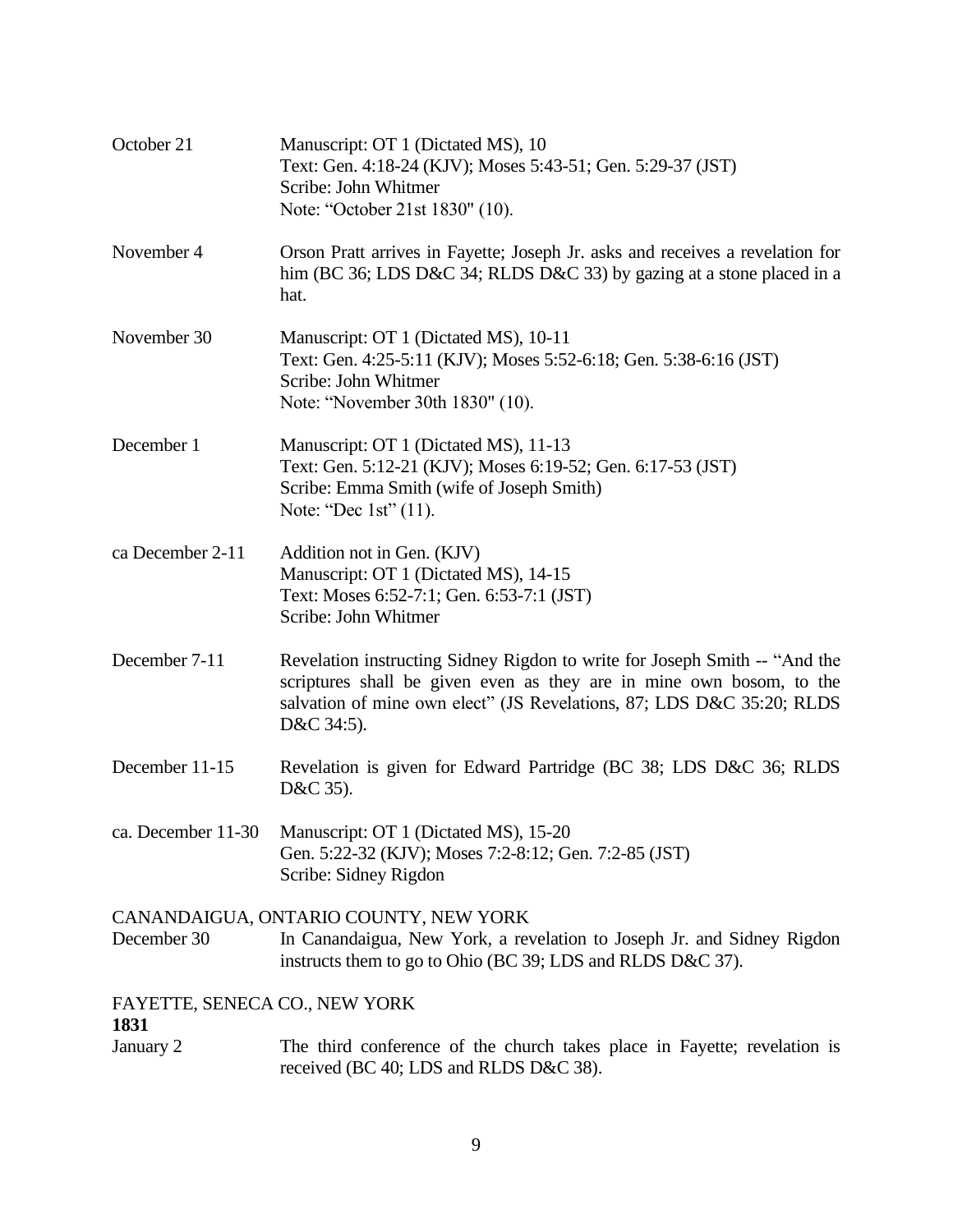| January 5-6             | Two revelations concerning James Covell, a Methodist minister, are given<br>(BC 41-42; LDS and RLDS D&C 39-40).                                                                                                                                                                                             |
|-------------------------|-------------------------------------------------------------------------------------------------------------------------------------------------------------------------------------------------------------------------------------------------------------------------------------------------------------|
|                         | KIRTLAND, GEAUGA COUNTY, OHIO                                                                                                                                                                                                                                                                               |
| February 4              | First revelation received at Kirtland. Edward Partridge called as church<br>bishop.                                                                                                                                                                                                                         |
| February 9              | Laws of the church given (JS Revelations, 95-98; LDS and RLDS D&C 42).                                                                                                                                                                                                                                      |
| ca. 9 February 9-       |                                                                                                                                                                                                                                                                                                             |
| March 6-7               | Manuscript: OT 1 (Dictated MS), 20-49<br>Text: Gen. 6:1-19:29 (KJV); Moses 8:13-30; Gen. 8:1-19:35 (JST)<br>Scribe: Sidney Rigdon                                                                                                                                                                           |
| March 6-7               | Prophecy mentions that Joseph Smith may now translate the New Testament<br>(JS Revelations, 109; LDS D&C 45:61 and RLDS D&C 45:11).                                                                                                                                                                         |
| March 8-<br>April 4     | <b>Revision of Matthew started</b><br>Manuscript: NT 1 (Dictated MS), 1-21; Joseph Smith dictating<br>Text: Matt. 1:1-9:1 (KJV)<br>Scribe: Sidney Rigdon<br>Note: "March 8th 1831 A Translation of the New Testament translated by<br>the power of God" $(1)$ .                                             |
| March 8                 | Revelation for John Whitmer to keep a regular history and assist in<br>transcribing (JS Revelations, 112; LDS and RLDS D&C 47).                                                                                                                                                                             |
| ca. March 8-<br>April 4 | Revelation of Moses; Gen. 1:1-19:29 (KJV); Moses 1:1-8:30; RLDS D&C<br>22; Gen. 1:1-19:35 (JST) from OT 1 (1-49) copied by John Whitmer upon<br>OT 2 (1-49).                                                                                                                                                |
| ca. April 4             | Manuscript: OT 1 (Dictated MS), 49-61<br>Text: Gen. 19:29-24:41 (KJV); Gen. 19:35-24:42 (JST)<br>Scribe: Sidney Rigdon<br>Note: "April 5th 1831 transcribed thus far" (61).                                                                                                                                 |
| ca. April 5             | Gen. 19:29-24:41 (KJV); Gen. 19:35-24:42 (JST) from OT 1 (49-61) copied<br>by John Whitmer upon OT 2 (49-59).                                                                                                                                                                                               |
| April 4-7               | Matt. 1:1-9:1 (KJV) from NT 1 (1-21) copied by John Whitmer as NT 2, f. 1<br>$(1-16)$ .<br>Notes: "Kirtland Geauga Ohio April 4th 1831 A Translation of the New<br>Testament by Joseph Smith Jr." (NT 2, f. 1, 1); NT 2 has four folios; f. 1 (1-<br>49); with sequential page numbers in f. $2-4$ (1-154). |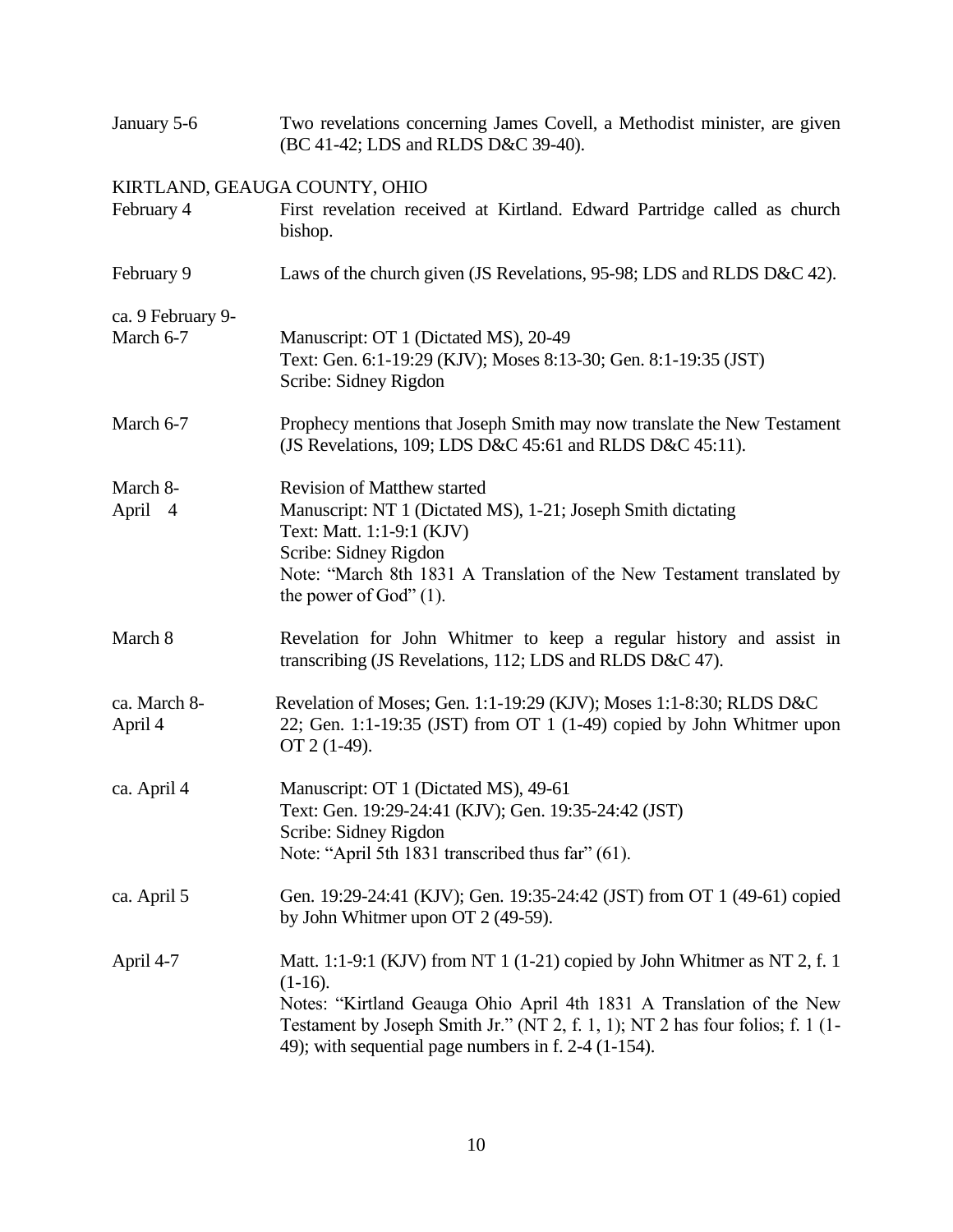| ca. April 7-<br>June 19                                        | Manuscript: NT 1 (Dictated MS), 21-63<br>Text: Matt. 9:2-26:71 (KJV)<br>Scribe: Sidney Rigdon                                                                                                                                                                                                                                                                                                |
|----------------------------------------------------------------|----------------------------------------------------------------------------------------------------------------------------------------------------------------------------------------------------------------------------------------------------------------------------------------------------------------------------------------------------------------------------------------------|
|                                                                | Note: "Thus far Transcribed April 7th 1831" (21).                                                                                                                                                                                                                                                                                                                                            |
| ca. June-August                                                | Matthew 9:2-26:1 from NT 1 (21-59) copied as NT 2, f. 1 (16-49) by John<br>Whitmer.                                                                                                                                                                                                                                                                                                          |
| ca. 19 June 19-<br>August 27                                   | Trip to Independence, Missouri.                                                                                                                                                                                                                                                                                                                                                              |
| HIRAM, PORTAGE COUNTY, OHIO<br>ca. September 26-<br>October 11 | Manuscript: NT 2, f. 2 (Dictated MS), 1-24<br>Text: Matt. 26:1-71 revised again; Matt. 26:71-28:20; Mark 1:1-9:1 (KJV)<br>Scribe: John Whitmer<br>Note: "September 26th 1831" (NT 2, f. 2, 1)                                                                                                                                                                                                |
| ca. October 11-<br>February 16, 1832                           | Manuscript: NT 2, f. 2 (Dictated MS) 24 through f. 4 (Dictated MS), 114<br>Text: Mark 9:2-16:20; Luke 1:1-24:53; John 1:1-5:37 (KJV) Scribe: Sidney<br>Rigdon. Note: No date on manuscript. Text is written out in full.                                                                                                                                                                     |
| 1832<br>February 16                                            | Vision of three degrees of glories received by Joseph Smith and Sidney<br>Rigdon during revision of John 5:29 (JS Revelations, 161-65; LDS and<br>RLDS D&C 76).                                                                                                                                                                                                                              |
| ca. February 16-<br>March 20                                   | Manuscript: NT 2, f. 4 (Dictated MS), 114-152<br>Text: John 5:37-21:25; Acts 1 through Rev. 11 (KJV)<br>Scribes: Sidney Rigdon and Jesse Gause<br>Note: No date on manuscript. Writing of complete text discontinued on NT<br>2. Only changes recorded on manuscript pages. Markings in JS Bible<br>correspond with revision of NT starting at John 6. This is known as the short<br>method. |
| March 25                                                       | Assault on Joseph Smith Jr. and Sidney Rigdon, Hiram, Ohio (Lost<br>Apostles, 21).                                                                                                                                                                                                                                                                                                           |
| ca. April 1-June 20                                            | Trip to Missouri                                                                                                                                                                                                                                                                                                                                                                             |
| ca. July 8                                                     | Sidney Rigdon's license taken away.                                                                                                                                                                                                                                                                                                                                                          |
| July 20                                                        | Frederick G. Williams starts as scribe for Joseph Smith.                                                                                                                                                                                                                                                                                                                                     |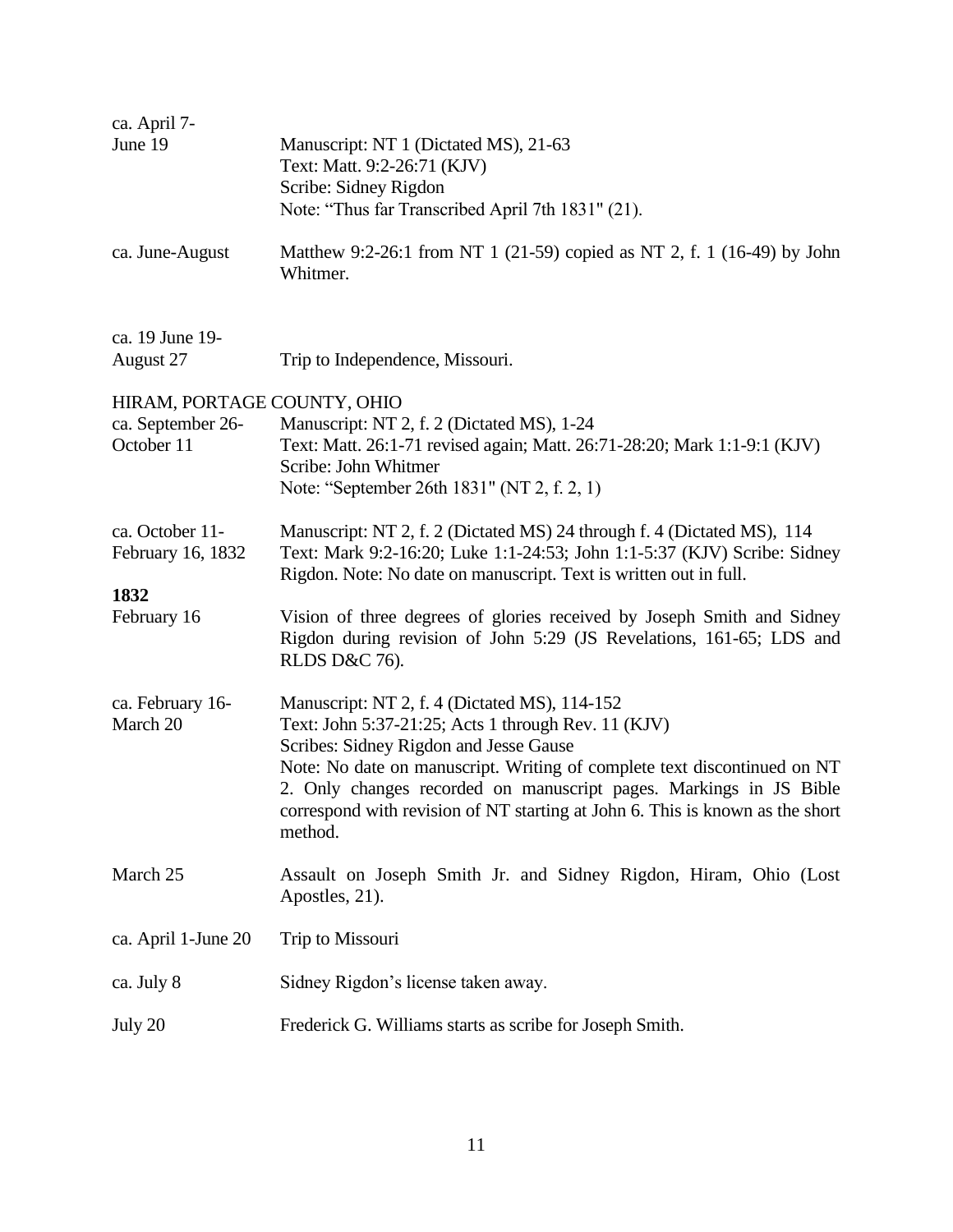| ca. July 20-31                                | Manuscript: NT 2, f. 4 (Dictated MS), 152-54.<br>Text: Rev. 12-22 (KJV)<br>Scribe: Frederick G. Williams                                                                                               |
|-----------------------------------------------|--------------------------------------------------------------------------------------------------------------------------------------------------------------------------------------------------------|
| July 31                                       | Finished revision of New Testament.                                                                                                                                                                    |
| ca. July 31 -                                 |                                                                                                                                                                                                        |
| September 12                                  | Manuscript: OT 2 (Dictated MS), 59-73<br>Text: About Gen. 24:41-50:26; Exodus-Deuteronomy (KJV)<br>Scribe: Frederick G. Williams<br>Notes: No date on manuscript. Markings in JS Bible correspond with |
|                                               | revision of OT starting at Gen. 25.                                                                                                                                                                    |
| KIRTLAND, GEAUGA CO., OHIO<br>September 22-23 | Revelation concerning the city New Jerusalem and the two priesthoods,<br>mentions priesthood of OT Moses and Aaron. (JS Revelations, 182-86; LDS<br>D&C 84; RLDS D&C 83).                              |
| ca. October 1 -                               |                                                                                                                                                                                                        |
| November 6                                    | Trip to Albany, New York City, and Boston.                                                                                                                                                             |
| November 6                                    | Joseph Smith III born.                                                                                                                                                                                 |
| ca. November 7-27                             | Manuscript: OT 2 (Dictated MS), 73-81<br>Text: About Joshua through Nehemiah 10<br>Scribe: Frederick G. Williams<br>Note: No date on manuscript.                                                       |
| ca. November 27                               | Account of Joseph Smith's early visionaries experiences recorded by<br>Frederick G. Williams and Joseph Smith in Letterbook 1.<br>Kirtland<br>Revelations Book started.                                |
| November 27                                   | Letter to Independence, Missouri, copied into Joseph Smith Letterbook 1<br>refers to Ezra 2:61-62 (Joseph Smith Revelations, 220; LDS D&C 85:12).<br>Joseph Smith starts his first journal.            |
| ca. November 27-<br>December 5                | Manuscript: OT 2 (Dictated MS) 81-83<br>Text: Nehemiah 11-13; Esther, all chapters correct; Job, Psalms 1-10<br>Written by Joseph Smith                                                                |
|                                               | Manuscript: OT 2 (Dictated MS), 83-86<br>Text: Psalm 11-15<br>Scribe: Frederick G. Williams<br>Manuscript: OT 2 (Dictated MS), 86<br>Text: Psalm 16<br>Written by Joseph Smith                         |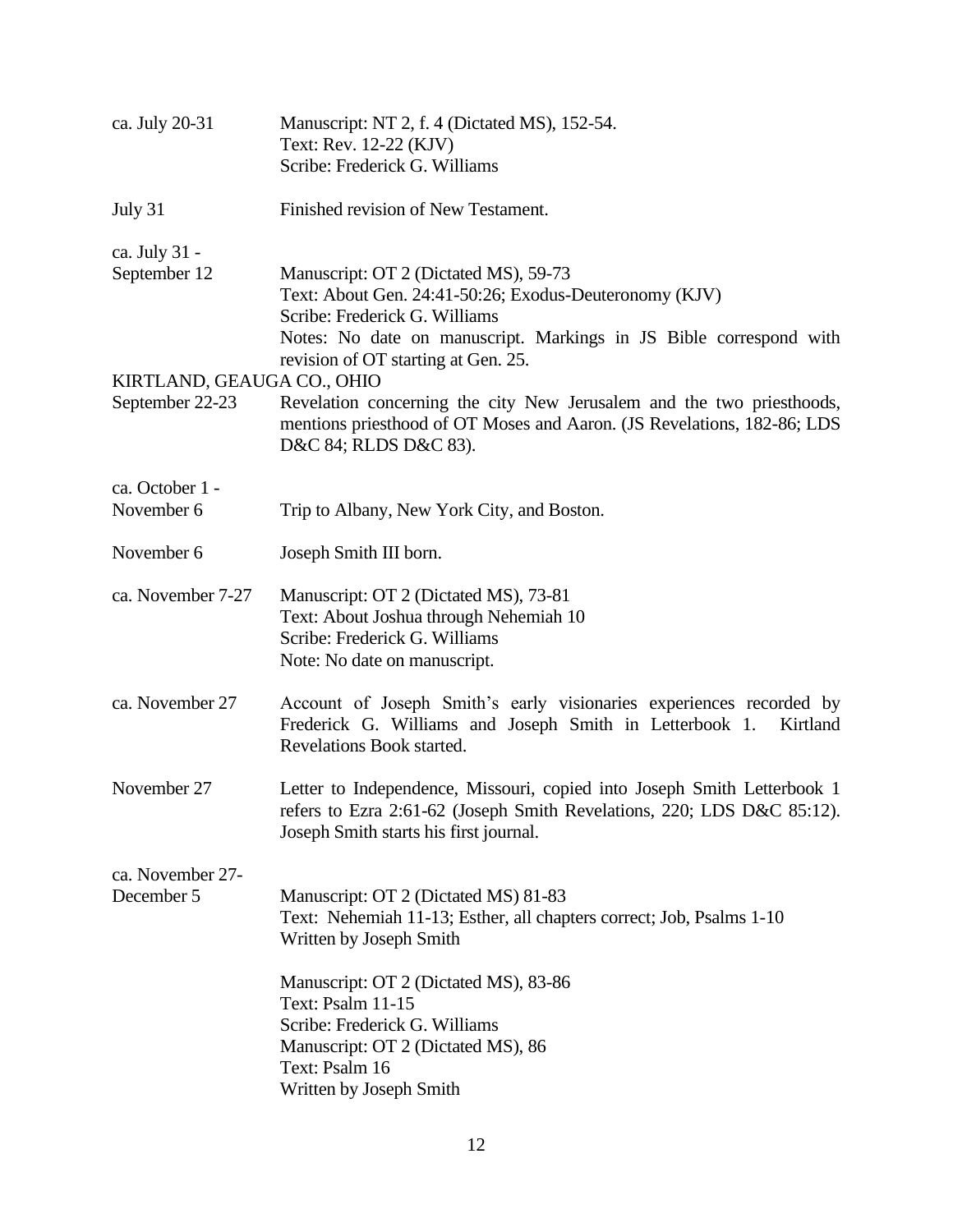| December 1                          | Joseph Smith "wrote and corrected revelations" in Kirtland Revelations<br>Book.                                                                                                                             |
|-------------------------------------|-------------------------------------------------------------------------------------------------------------------------------------------------------------------------------------------------------------|
| ca. December 3                      | Kirtland Council Minute Book started.                                                                                                                                                                       |
| December 5                          | Joseph Smith copies "letters and translating."                                                                                                                                                              |
| ca. December 5-6                    | Review of Matt. 1-13 on NT 2. Additional revisions written as notes. The<br>notes were pinned onto the appropriate manuscript page.                                                                         |
| December 6                          | Revelation as an explanation of the parable of the wheat and tares in Matt. 13<br>(Joseph Smith Revelations, 220-21; LDS D&C 86; RLDS D&C 84).                                                              |
| ca. December 6-31-<br>ca. Jan. 1833 | Review of Matt. 14 through about John 21 on NT 2.<br>Additional revisions on notes pinned to manuscript pages. One pinned note<br>written by Joseph Smith.                                                  |
| December 27-28                      | Revelation for the first elders, mentions another comforter recorded in<br>testimony of John (JS Revelations, 191; LDS D&C 88:3; RLDS D&C 85:1).                                                            |
| 1833<br>ca. January-<br>February 2  | Review about Acts 1 through Revelation 22 on NT 2. Pinned notes written<br>by Frederick G. Williams and Sidney Rigdon.                                                                                      |
| February 2                          | Completed translation and review of New Testament.                                                                                                                                                          |
| ca. February 2-<br>May 6            | Manuscript: OT 2 (Dictated MS), 86-111<br>Text: About Psalm 17 to about Isaiah.<br>Scribe: Frederick G. Williams<br>Notes: "The Songs of Solomon are not Inspired writings" (97). No date on<br>manuscript. |
| March 8                             | Commandment including instructions "when you have finished translation of<br>the prophets" to preside over the church and school (JS Revelations, 201;<br>LDS D&C 90:13; RLDS D&C 87:5).                    |
| March 9                             | Revelation on Apocrypha, between OT & NT in JS Bible, "mostly translated<br>correct" (JS Revelations, 202; LDS D&C 91; RLDS D&C 88).                                                                        |
| May 6                               | Revelation with instructions to hasten to translate scriptures (Joseph Smith<br>Revelations, 204; LDS D&C 93:53; RLDS D&C 90:12).                                                                           |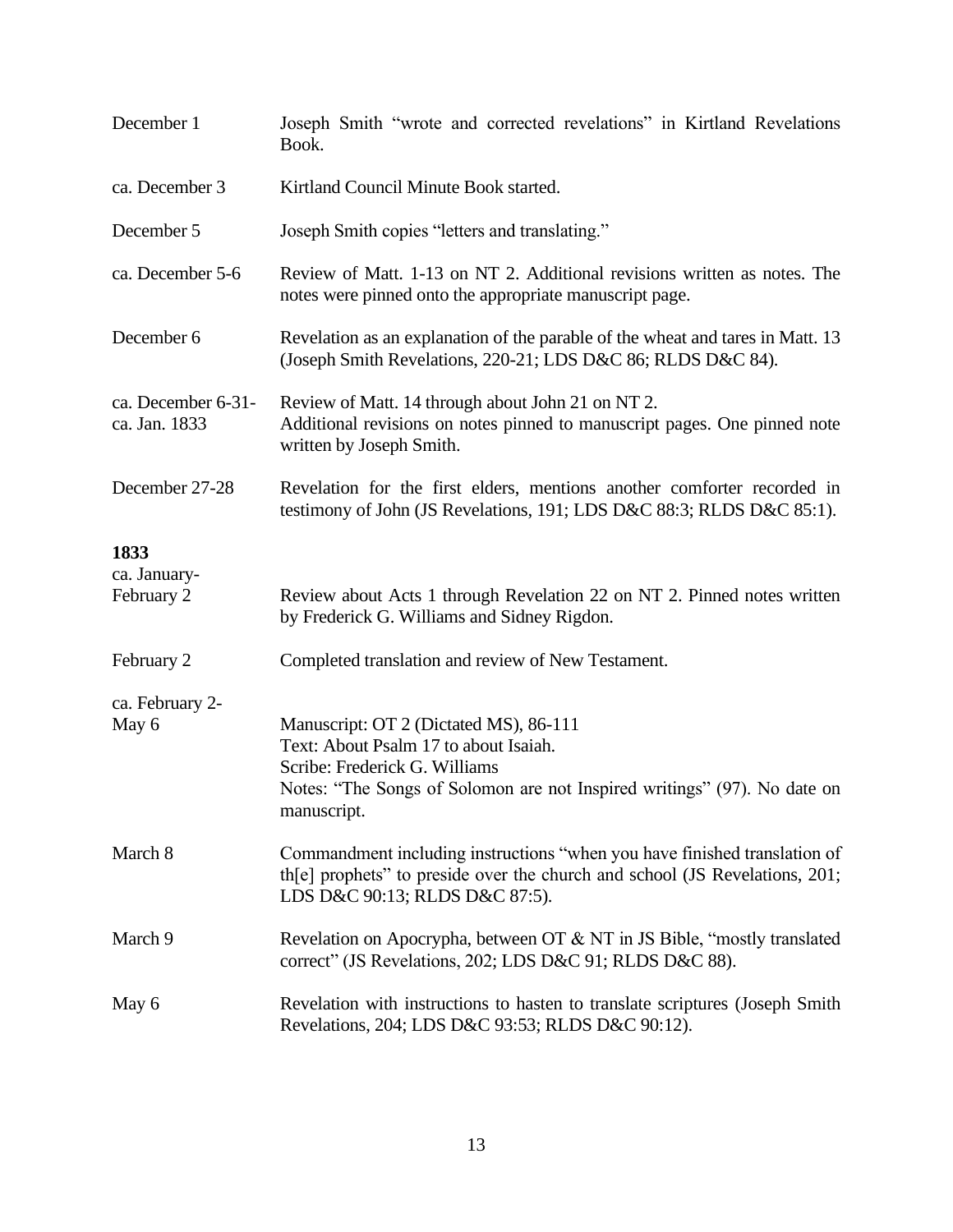| ca. May 6-                    |                                                                                                                                                                                                                                                                                                                                                                                                                                                                                                                        |  |
|-------------------------------|------------------------------------------------------------------------------------------------------------------------------------------------------------------------------------------------------------------------------------------------------------------------------------------------------------------------------------------------------------------------------------------------------------------------------------------------------------------------------------------------------------------------|--|
| July 2                        | Manuscript: OT 2 (Dictated MS), 111-19<br>Text: About Jeremiah through Malachi<br>Scribes: Frederick G. Williams and Sidney Rigdon<br>Notes: "Finished on the 2d day of July 1833" (119). Lamentations, Obadiah,<br>Micah, Nahum, Habakuk, Zephariah, Haggai, and Malachi considered<br>correct.                                                                                                                                                                                                                       |  |
| July 17                       | Review of revelation of Moses and revision of Gen. 1:1-11:17; classifying<br>different subjects and review by church presidency on OT 2 (1-34). An<br>index was prepared that included references to the scriptures on the order of<br>the High Priesthood, the Priesthood after the order of Aaron, the Sabbath<br>day, baptism, repentance, and covenants was made. The index pages are<br>scattered in the Joseph Smith Letterbook 1, Joseph Smith Journal 1835-36<br>and the 1839 draft of the Manuscript History. |  |
| July 20                       | The Evening and the Morning Star printing press destroyed at Independence,<br>Missouri                                                                                                                                                                                                                                                                                                                                                                                                                                 |  |
| October 5-<br>November 4      | Trip to Canada                                                                                                                                                                                                                                                                                                                                                                                                                                                                                                         |  |
| 1834                          |                                                                                                                                                                                                                                                                                                                                                                                                                                                                                                                        |  |
| February 26-<br>March 28      | Trip to New York to obtain volunteers for Zion's Camp.                                                                                                                                                                                                                                                                                                                                                                                                                                                                 |  |
| May 5-August 1                | Trip with Camp of Israel (Zion's Camp) to Missouri.                                                                                                                                                                                                                                                                                                                                                                                                                                                                    |  |
| ca. October 16-30             | Trip to Michigan                                                                                                                                                                                                                                                                                                                                                                                                                                                                                                       |  |
| November                      | PAINESVILLE, GEAUGA COUNTY, OHIO<br>Mormonism Unvailed published by E. D. Howe. Publishes affidavits<br>collected in Palmyra and Manchester, New York. Reprints affidavits from<br>Harmony, Pennsylvania area and letters of Ezra Booth. Includes examination<br>of Book of Mormon text. Proposes Solomon Spaulding theory of origin of<br>Book of Mormon text.                                                                                                                                                        |  |
| KIRTLAND, GEAUGA COUNTY, OHIO |                                                                                                                                                                                                                                                                                                                                                                                                                                                                                                                        |  |
| 1835                          | Corrections made to the Dictated Manuscript of Genesis 3-5 (OT 1, 7-19).<br>This includes changes in ages of early Old Testament patriarchs made on OT<br>1, 11-12, 19. No date mentioned.                                                                                                                                                                                                                                                                                                                             |  |
| February 14                   | Twelve Apostles chosen by Oliver Cowdery, David Whitmer and Martin<br>Harris (Lost Apostles, 80); Lyman E. Johnson, Heber C. Kimball, and<br>Brigham Young ordained apostles, Kirtland (Lost Apostles, 82)                                                                                                                                                                                                                                                                                                             |  |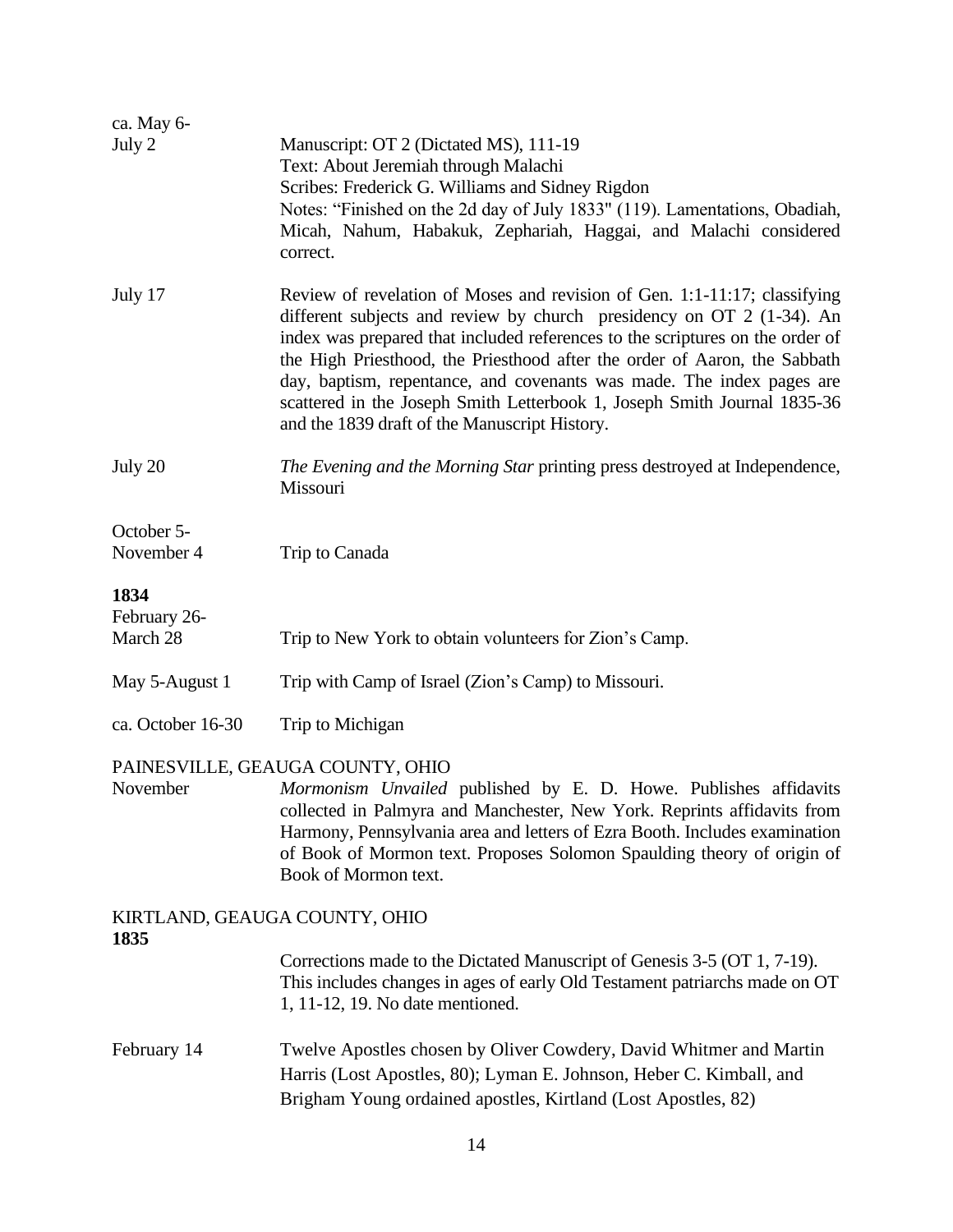| February 15                       | John F. Boynton, Orson Hyde, Luke Johnson, William E. McLellin, David<br>W. Patten, and William Smith received their ordination as apostles (Lost<br>Apostles, 82)                                                                                                                                                                                                                    |
|-----------------------------------|---------------------------------------------------------------------------------------------------------------------------------------------------------------------------------------------------------------------------------------------------------------------------------------------------------------------------------------------------------------------------------------|
| February 21<br>April 26           | Parley P. Pratt ordained an apostle (Lost Apostles, 82)<br>Thomas B. Marsh and Orson Pratt ordained apostles (Lost Apostles, 82-<br>83)                                                                                                                                                                                                                                               |
| April 28-30                       | Instructions concerning two priesthoods in the church (JS Revelations, 226-<br>31; LDS D&C 107; RLDS D&C 104).                                                                                                                                                                                                                                                                        |
| May 4                             | Apostles leave on their first apostolic mission to the eastern states (Lost<br>Apostles, 84, 87)                                                                                                                                                                                                                                                                                      |
| June 15                           | Letter soliciting funds to print New Translation.                                                                                                                                                                                                                                                                                                                                     |
| June 30                           | Michael H. Chandler arrives in Kirtland with four Egyptian mummies and<br>some Egyptian papyri.                                                                                                                                                                                                                                                                                       |
| July 7                            | Joseph Smith Jr. receives a certificate from Chandler. The four Egyptian<br>mummies and the Egyptian papyri are purchased for \$2,400.                                                                                                                                                                                                                                                |
| ca. July 7-31                     | Manuscripts and bound book of Egyptian Alphabet started.<br>Scribes for manuscripts: Joseph Smith Jr., Oliver Cowdery and W.W.<br>Phelps.<br>Notes: Three separate working papers are produced. Final recording done by<br>Phelps in bound Egyptian Alphabet.<br>Alphabet divided into five degrees. Handwriting on 34 pages.<br>Scribes for alphabet: W.W. Phelps and Warren Parrish |
| ca. July 15-23-<br>August         | Trip to Michigan.                                                                                                                                                                                                                                                                                                                                                                     |
| August 17                         | General Assembly, Doctrine and Covenants canonized (Lost Apostles, 86-<br>87).                                                                                                                                                                                                                                                                                                        |
| ca. August $17 -$<br>September 12 | Doctrine and Covenants printed and some copies bound.                                                                                                                                                                                                                                                                                                                                 |
| ca. September 22                  | Joseph Smith's second journal started.                                                                                                                                                                                                                                                                                                                                                |
| October 1, 7                      | Work on Egyptian Alphabet continued.                                                                                                                                                                                                                                                                                                                                                  |
| October 29                        | Warren Parrish appointed a scribe.                                                                                                                                                                                                                                                                                                                                                    |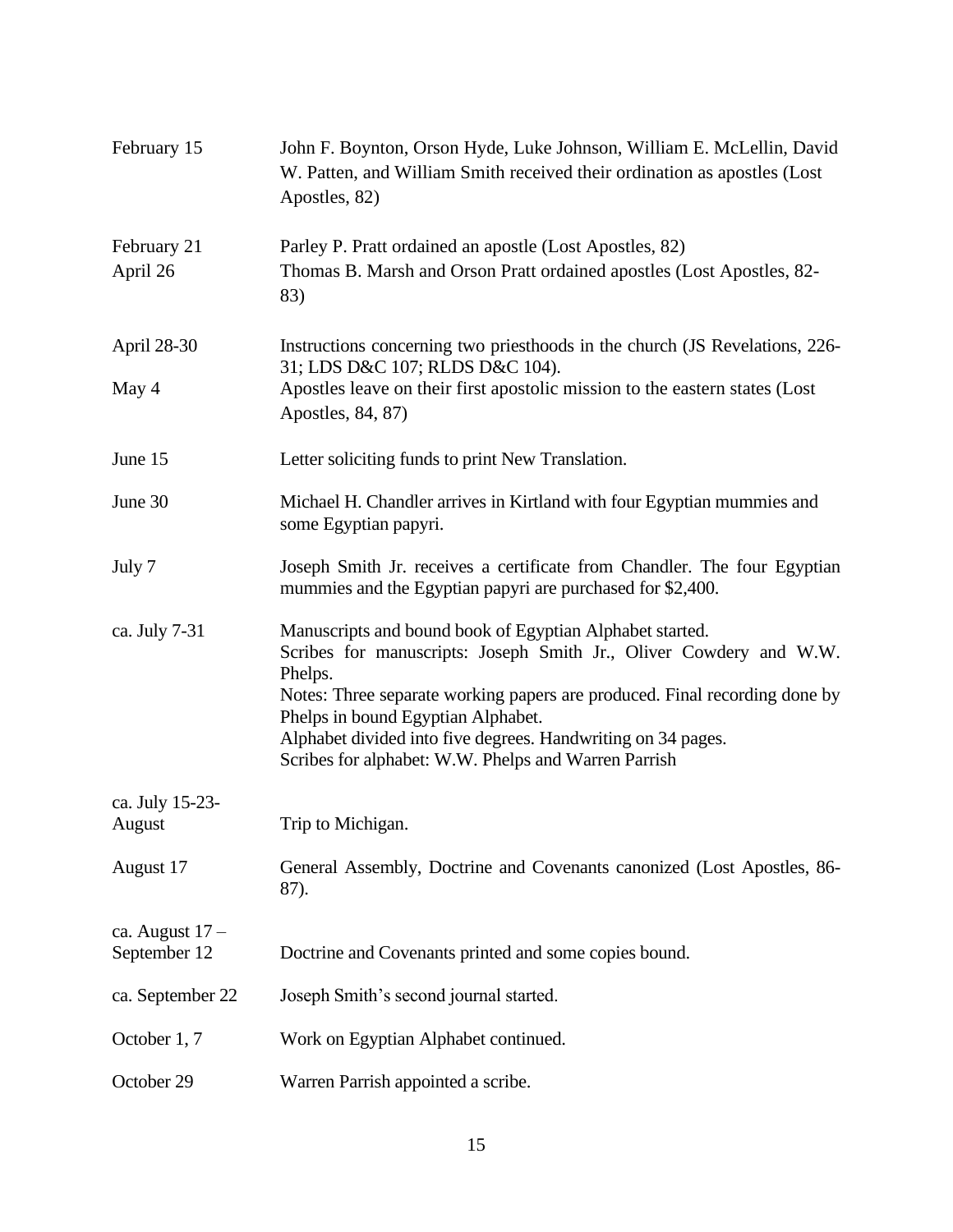| November 3                   | Revelation says Quorum of Apostles under condemnation (Lost Apostles,<br>101)                                                                                                                                                                                                                                                               |
|------------------------------|---------------------------------------------------------------------------------------------------------------------------------------------------------------------------------------------------------------------------------------------------------------------------------------------------------------------------------------------|
| November 14                  | Revelation for Warren Parrish (Joseph Smith Revelations, 276).                                                                                                                                                                                                                                                                              |
| November 20                  | Hebrew books and Greek Lexicon obtained from New York.                                                                                                                                                                                                                                                                                      |
| November 21                  | Joseph Smith Jr. studies Hebrew alphabet.                                                                                                                                                                                                                                                                                                   |
| November 19-20,<br>$24 - 25$ | Manuscripts: Book of Abraham Translation manuscripts; three separate<br>manuscripts<br>Text: Abraham 1:1-2:18<br>Scribes: W.W. Phelps, Frederick G. Williams, Warren Parrish. Parrish<br>copies text onto longer manuscript<br>Notes: Williams and Parrish took down dictation at the same time;<br>Compare Genesis 11:28-29; 12:1-6 (KJV). |
| December 16                  | William Smith injures Joseph Smith Jr. (Lost Apostles, 101)                                                                                                                                                                                                                                                                                 |
| December 23                  | Joseph Smith Jr. Studies Greek.                                                                                                                                                                                                                                                                                                             |
| 1836<br>January 26           | Hebrew school starts, Professor Joshua Seixas to teach class.                                                                                                                                                                                                                                                                               |
| ca. March                    | A Collection of Sacred Hymns published.                                                                                                                                                                                                                                                                                                     |
| March 27                     | House of the Lord (Kirtland Temple) is dedicated (Lost Apostles, 107-108).                                                                                                                                                                                                                                                                  |
| March 30                     | Received certificate from Professor Seixas on knowledge of Hebrew.                                                                                                                                                                                                                                                                          |
| ca. July 25-<br>September 15 | Trip to New York City and Salem, Massachusetts. Revelation received at<br>Salem (LDS D&C 111).                                                                                                                                                                                                                                              |
| 1837<br>ca. January-March    | Second Edition of the Book of Mormon published.                                                                                                                                                                                                                                                                                             |
| January 9                    | Kirtland Safety Society Anti-Banking Company opens and begins<br>circulation of notes.                                                                                                                                                                                                                                                      |
| April 9                      | Joseph Smith spoke of judgment on "characters that professed to be his<br>friends & friends to humanity" but had "turned tr[a]itors & opposed the<br>Currency" (Lost Apostles, 140).                                                                                                                                                        |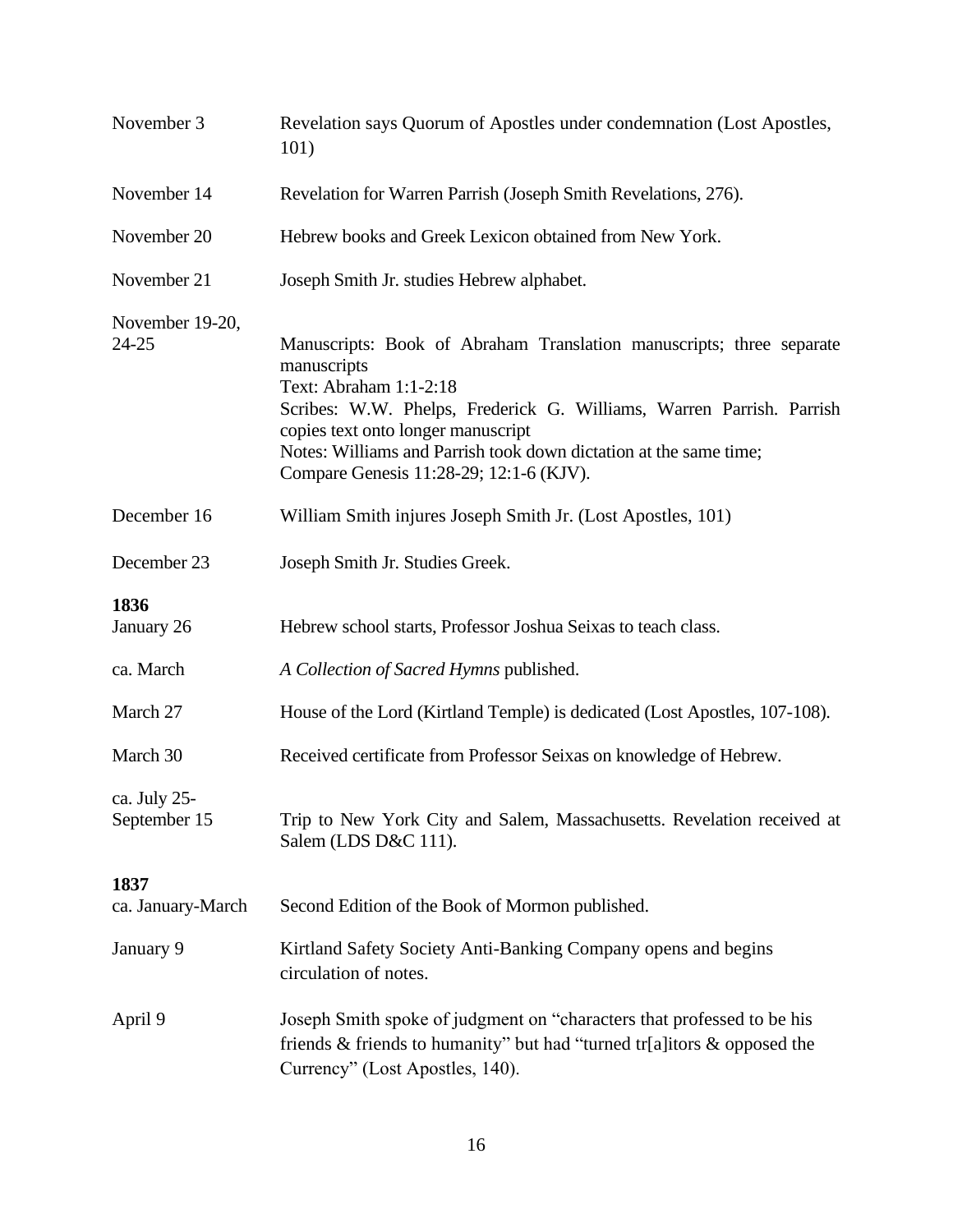| May 23                     | Parley P. Pratt writes letter of protest to Joseph Smith about temporal<br>management and Joseph Smith and Sidney Rigdon leading people astray<br>(Lost Apostles, 141).                                                                                                                          |
|----------------------------|--------------------------------------------------------------------------------------------------------------------------------------------------------------------------------------------------------------------------------------------------------------------------------------------------|
| May 29                     | Charges against Joseph Smith Jr. by Lyman Johnson and Orson Pratt; also<br>charges against Joseph Smith Sr. by Luke Johnson (Lost Apostles, 142).                                                                                                                                                |
| June                       | Joseph Smith withdraws from Safety Society; apostles Heber C. Kimball<br>and Orson Hyde leave on their mission to England (Lost Apostles, 144);<br>quorum president Thomas B. Marsh was in Missouri at the time and was<br>not aware of the opening of the English mission (Lost Apostles, 113). |
| July 3                     | Ground broken for building a House of the Lord in Far West, Missouri.                                                                                                                                                                                                                            |
| July                       | Marsh and David Patten rush to Kirtland where both resolve difficulties<br>with and become committed to defending Joseph Smith. Marsh works to<br>resolve problems within the quorum (Lost Apostles, 113-14).                                                                                    |
| July 23                    | Revelation (LDS D&C 112: RLDS 105) for Thomas B. Marsh and the<br>Twelve received at Kirtland which specified Marsh's exalted standing<br>with the Lord and Joseph Smith (Lost Apostles, 114-15)                                                                                                 |
| ca. July 28 -<br>August 30 | Trip to Canada.                                                                                                                                                                                                                                                                                  |
| September 3                | Conference held, Luke and Lyman Johnson, and John Boynton not<br>sustained as apostles (Lost Apostles, 151).                                                                                                                                                                                     |
| September 4                | Joseph Smith sends a message to the church in Missouri with Thomas<br>Marsh indicating David and John Whitmer, Oliver Cowdery, and W. W.<br>Phelps are in transgression. It stated they may lose their standing in the<br>church if they did not repent (Lost Apostles, 152).                    |
| September 11               | Luke and Lyman Johnson and John Boynton received back into full<br>fellowship after acknowledging their faults (Lost Apostles, 152).                                                                                                                                                             |
| by Sept. 17                | Oliver Cowdery leaves for Missouri.                                                                                                                                                                                                                                                              |
| September 27               | Joseph Smith leaves for visit to northern Missouri.                                                                                                                                                                                                                                              |
| October 20                 | Oliver Cowdery arrives at Far West.                                                                                                                                                                                                                                                              |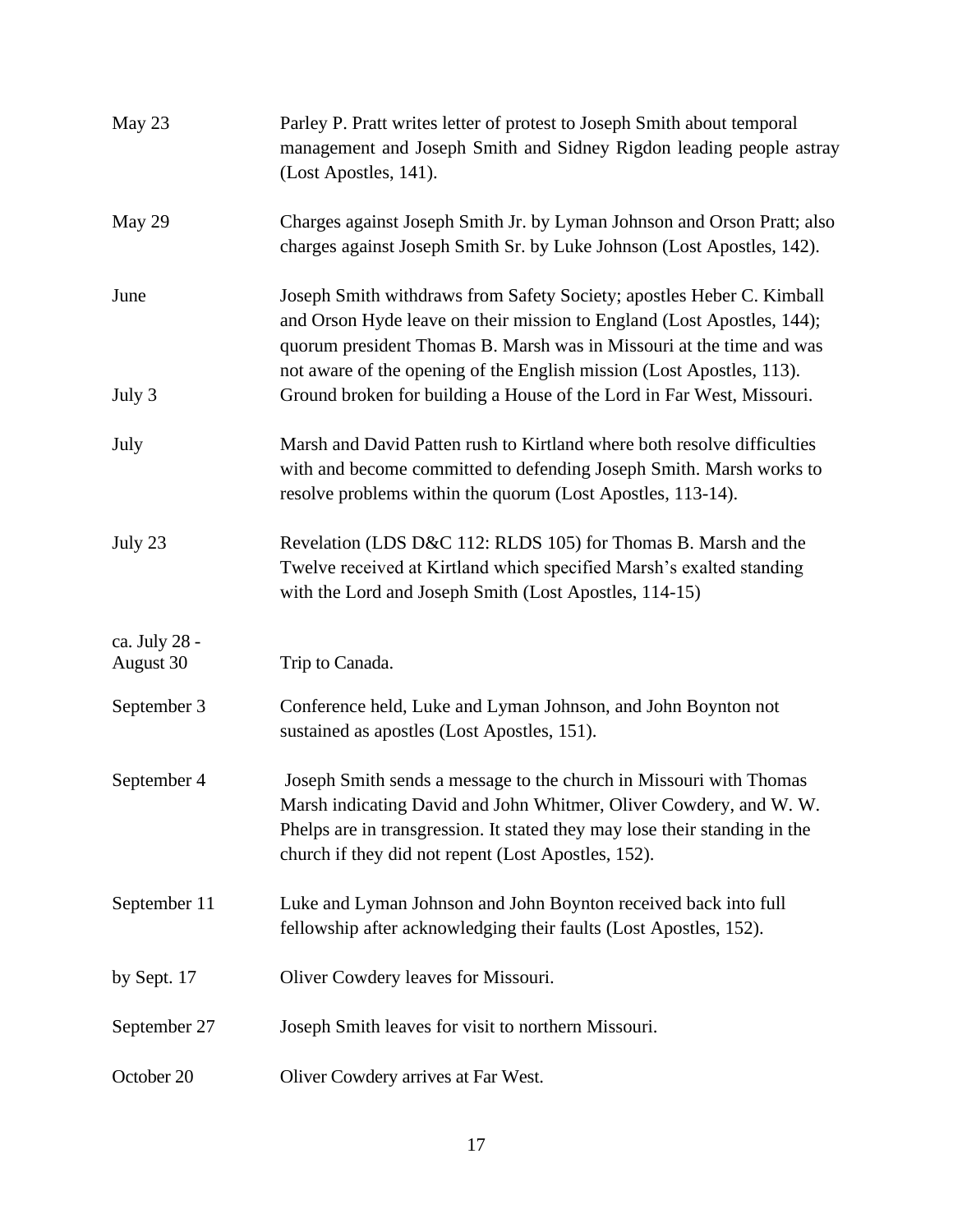| December 10 | Joseph Smith returns from Far West where he held meetings in November.<br>While absent from Kirtland a group of dissenters renounced the Church of<br>Latter Day Saints, and claimed to be the original Church of Christ (Lost<br>Apostles, 156)                                                                            |
|-------------|-----------------------------------------------------------------------------------------------------------------------------------------------------------------------------------------------------------------------------------------------------------------------------------------------------------------------------|
| December 22 | Brigham Young is driven from Kirtland.                                                                                                                                                                                                                                                                                      |
| Dec. 24-30  | Twenty-eight individuals excommunicated from the church, including<br>Cyrus Smalling, Joseph Coe, Martin Harris, Luke Johnson, John Boynton,<br>and Warren Parrish (Lost Apostles, 158)                                                                                                                                     |
| 1838        |                                                                                                                                                                                                                                                                                                                             |
| January 12  | Revelation for First Presidency to move west, Joseph Smith and Sidney<br>Rigdon flee Kirtland in the evening for Far West, Missouri (Lost Apostles,<br>158).                                                                                                                                                                |
| March 10    | FAR WEST, CALDWELL COUNTY, MISSOURI<br>John Whitmer, church historian and witness, excommunicated by the High<br>Council presided over by apostles Thomas Marsh and David Patten. (Lost<br>Apostles, 167).                                                                                                                  |
| March 14    | Joseph Smith Jr. and family arrive at Far West. He approves of the<br>disciplinary actions.                                                                                                                                                                                                                                 |
| April 12    | Oliver Cowdery withdraws from the church, is tried and excommunicated<br>by Bishop Edward Partridge presiding over the High Council (Lost<br>Apostles, 168). George W. Robinson starts recording in Scriptory Book.                                                                                                         |
| April 26    | Revelation on name of the church specified and the House of the Lord to<br>be built at Far West (LDS D&C 115).                                                                                                                                                                                                              |
| April 27    | Draft of Manuscript History started; early pages not extant.                                                                                                                                                                                                                                                                |
| June        | Danites organized under the leadership of Jared Carter. A letter credited to<br>Sidney Rigdon, warned Oliver Cowdery, David Whitmer, John Whitmer,<br>William W. Phelps and Lyman E. Johnson to leave Far West. It was<br>signed by Sampson Avard, Hyrum Smith and eighty-one other individuals<br>(Lost Apostles, 177-79). |
| June 17     | Sidney Rigdon delivers Salt Sermon to frighten the dissenters from Far<br>West (Lost Apostles, 176-77).                                                                                                                                                                                                                     |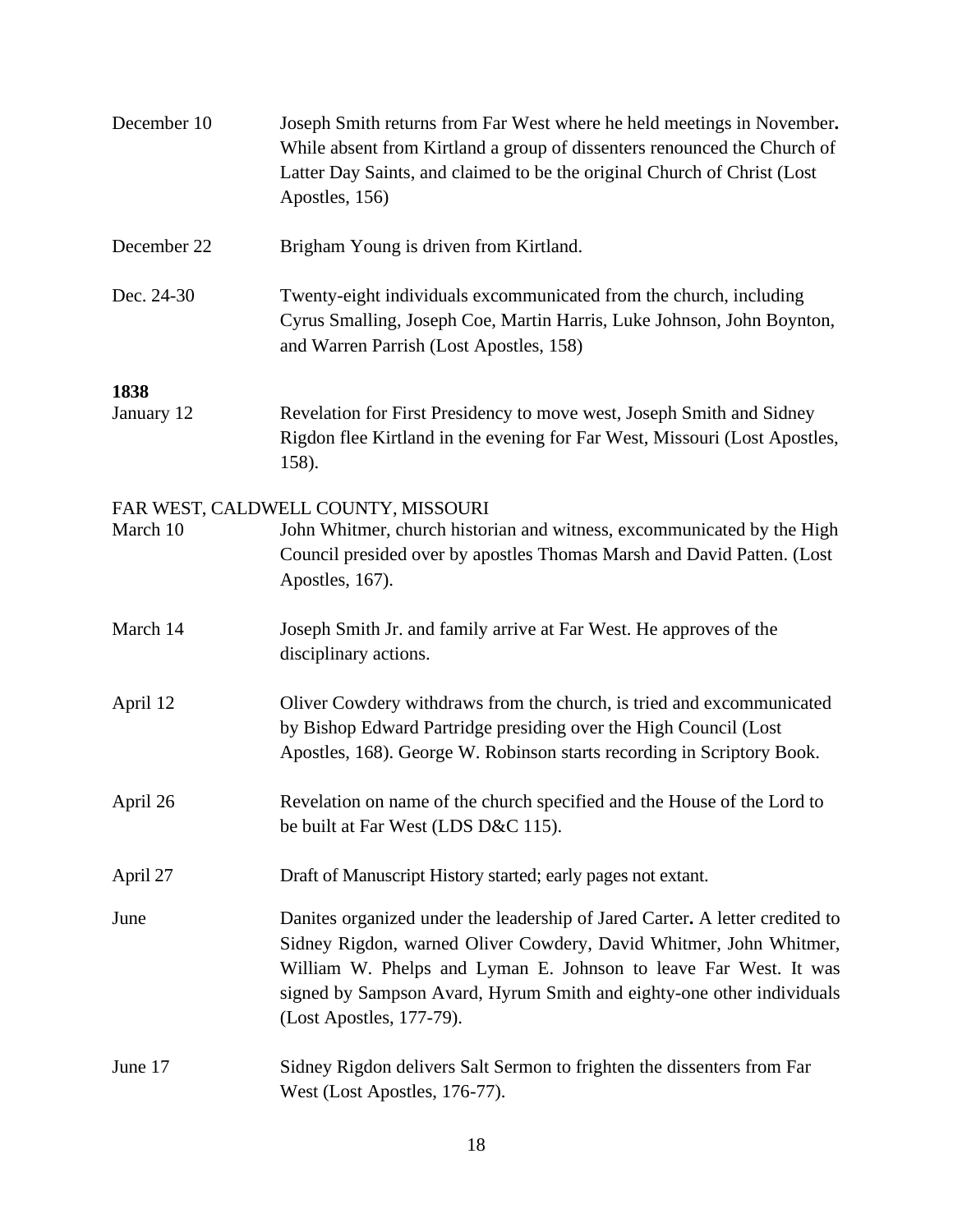| June 19     | John Whitmer leaves Far West.                                                                                                                                                                                                                                                                                              |
|-------------|----------------------------------------------------------------------------------------------------------------------------------------------------------------------------------------------------------------------------------------------------------------------------------------------------------------------------|
| June 17     | Sidney Rigdon delivers Salt Sermon to frighten the dissenters from Far<br>West (Lost Apostles, 176-77).                                                                                                                                                                                                                    |
| July 4      | Dedication of site for House of the Lord and laying of cornerstones;<br>Sidney Rigdon delivers a militant oration for the Mormons to defend<br>themselves against Gentile infringements. Thomas Marsh and others felt<br>they were being singled out for public ridicule for their passiveness (Lost<br>Apostles, 186-87). |
| August 6    | Election-day battle at Gallatin, Missouri (Lost Apostles, 183-84).                                                                                                                                                                                                                                                         |
| October 10  | Surrender of the Mormon community at DeWitt in Carol County; non-<br>Mormon militias turn their attention to Mormons in Daviess and Caldwell<br>counties (Lost Apostles, 185-86).                                                                                                                                          |
| October 18  | Responding to Gentile infringements, Mormon sacked Gallatin and<br>Millport (Lost Apostles, 187).                                                                                                                                                                                                                          |
| October 24  | Thomas B. Marsh signs affidavit at Richmond against activities of the<br>Mormons, Orson Hyde attests to the truth of Marsh's statement (Lost<br>Apostles, 187-88, 292-93).                                                                                                                                                 |
| October 27  | Extermination order issued by Missouri Governor Lilburn W. Boggs (Lost<br>Apostles, 190).                                                                                                                                                                                                                                  |
| October 30  | Hawn's Mill massacre (190)                                                                                                                                                                                                                                                                                                 |
| October 31  | Surrenders to Missouri militia.                                                                                                                                                                                                                                                                                            |
| Nov. 12-29  | Court of Inquiry before Fifth Circuit Judge Austin A. King in Richmond,<br>at Ray County courthouse; Joseph Smith, Sidney Rigdon and other<br>become prisoners of the state because of the testimony given at the<br>hearing.                                                                                              |
| November 30 | Joseph Smith Jr. and others transferred to Liberty Jail, Liberty, Missouri.                                                                                                                                                                                                                                                |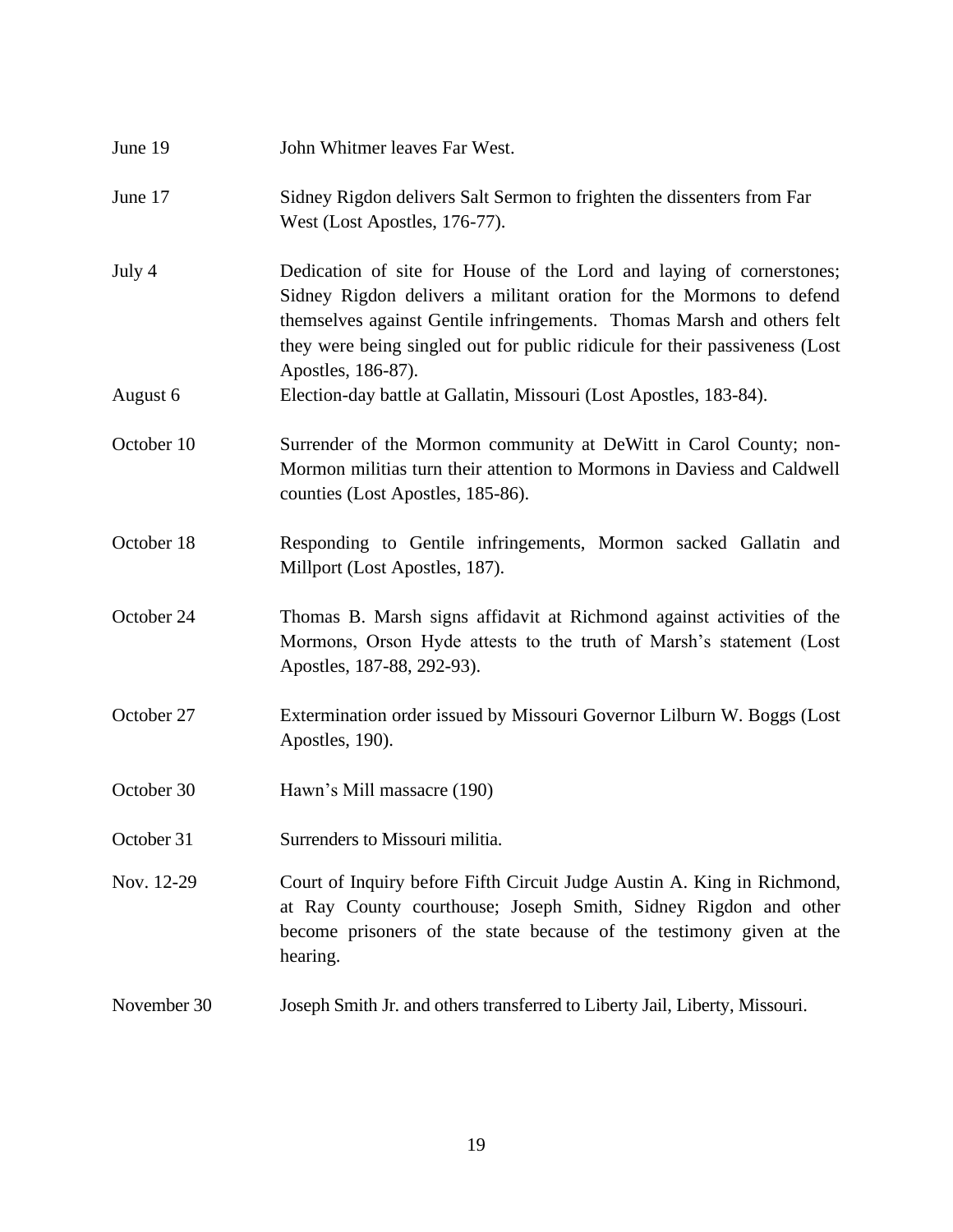**1839**

|  | LIBERTY, CLAY COUNTY, MISSOURI |
|--|--------------------------------|
|  |                                |

| March 17                            | Thomas B. Marsh excommunication, Quincy, Illinois (Lost Apostles,<br>194).              |
|-------------------------------------|-----------------------------------------------------------------------------------------|
| March 20                            | Liberty Jail Epistle (JS Revelations, 249-53; LDS D&C 121-23). Mentions<br>plural gods. |
| June 27                             | Orson Hyde readmitted into Quorum of Twelve (Lost Apostles, 195).                       |
| October 29-<br><b>March 4, 1840</b> | Trip to Washington, D.C., Philadelphia, New Jersey.                                     |

| NAUVOO, HANCOCK CO., ILLINOIS<br>1840 |                                                                                                                                                                                                                                                                                                                                                                                                                                                                                                                                                                                                    |
|---------------------------------------|----------------------------------------------------------------------------------------------------------------------------------------------------------------------------------------------------------------------------------------------------------------------------------------------------------------------------------------------------------------------------------------------------------------------------------------------------------------------------------------------------------------------------------------------------------------------------------------------------|
|                                       | ca. September 13-14 Hyrum Smith ordained church patriarch by his father Joseph Smith, Sr.                                                                                                                                                                                                                                                                                                                                                                                                                                                                                                          |
| 1841                                  |                                                                                                                                                                                                                                                                                                                                                                                                                                                                                                                                                                                                    |
| January 19                            | Revelation concerning writing a proclamation to the kings of the earth,<br>building a temple, and a boarding house in Nauvoo, also the organization of<br>the priesthood quorums. William Law instructed to publish the new<br>translation (JS Revelations, 259; LDS D&C 124:89).                                                                                                                                                                                                                                                                                                                  |
| April 6                               | Cornerstones of Nauvoo Temple laid.                                                                                                                                                                                                                                                                                                                                                                                                                                                                                                                                                                |
| 1842                                  |                                                                                                                                                                                                                                                                                                                                                                                                                                                                                                                                                                                                    |
| March 1                               | Publication of Facsimile No. 1 from the Book of Abraham and the Book of<br>Abraham in issue of Times and Seasons<br>Heading: A TRANSLATION Of some ancient Records that have fallen into<br>our hands, from the Catecombs [sic] of Egypt, purporting to be the writings<br>of Abraham, while he was in Egypt, called the BOOK OF ABRAHAM,<br>written by his own hand, upon papyrus.<br>Text: Abraham 1:1-2:18; Facsimile 1, Figures 1-12<br>Scribe: Willard Richards wrote a Printer's manuscript.<br>Notes: Compare text with Genesis 11:28-29; 12:1-6 (KJV).<br>Publication of Wentworth letter. |
| March 8-9                             | <b>Book of Abraham dictated</b><br>Text: Abraham 2:19-5:21.<br>Notes: Compare text with Genesis 12:7-13 and Genesis 1:1-2:1-10, 15-25<br>$(KJV)$ .                                                                                                                                                                                                                                                                                                                                                                                                                                                 |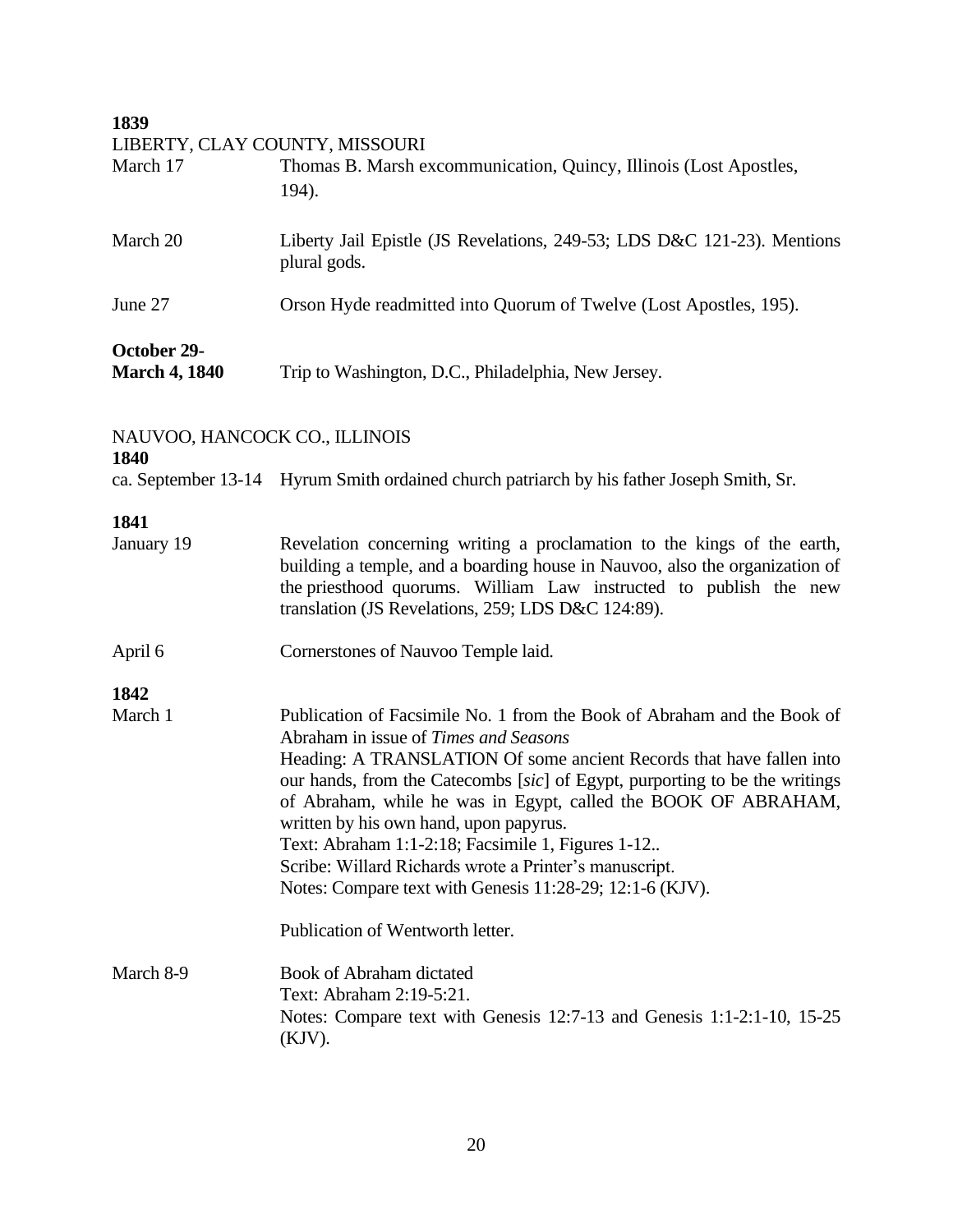| March 15                   | Publication of Book of Abraham and Facsimile No. 2 from the Book of<br>Abraham in issue of Times and Seasons<br>Text: Abraham 2:19-5:21; Facsimile 2, Figures 1-23.            |  |
|----------------------------|--------------------------------------------------------------------------------------------------------------------------------------------------------------------------------|--|
|                            | Publication starts on the History of Joseph Smith.                                                                                                                             |  |
| <b>March 15-16</b>         | Joseph Smith and Sidney Rigdon join Nauvoo Masonic Lodge.                                                                                                                      |  |
| March 17                   | Female Relief Society of Nauvoo organized.                                                                                                                                     |  |
| May $4-5$                  | Higher priesthood ordinances introduced (endowment ceremony).                                                                                                                  |  |
| May 16                     | Publication of Facsimile No. 3 from the Book of Abraham in issue of Times<br>and Seasons.<br>Text: Facsimile 3, figures 1-6.                                                   |  |
| May 17                     | John C. Bennett resigns as mayor and also church membership.                                                                                                                   |  |
| June 18                    | John C. Bennett excommunicated.                                                                                                                                                |  |
| July 27                    | Revelation for Sarah Ann Whitney to be a wife of Joseph Smith (JS<br>Revelations, 265-66).                                                                                     |  |
| 1843<br>February 3         | Joseph Smith studies German.                                                                                                                                                   |  |
| May 1                      | Kinderhook plates examined.                                                                                                                                                    |  |
| May 26                     | Endowment ceremony commenced anew.                                                                                                                                             |  |
| July 12                    | Revelation concerning biblical men having wives and concubines, adultery,<br>a commandment for Emma Smith, the law of the priesthood (JS Revelations,<br>272-76; LDS D&C 132). |  |
| 28 September               | Second anointing ceremony introduced.                                                                                                                                          |  |
| 1844<br><b>March 10-11</b> | Kingdom of God/Council of Fifty organized.                                                                                                                                     |  |
| March 14                   | Revelation on name of the Kingdom of God.                                                                                                                                      |  |
| April 7                    | Joseph Smith preaches King Follett Discourse at general conference.                                                                                                            |  |
| April 11                   | Joseph Smith anointed King of the Kingdom of God/Council of Fifty.                                                                                                             |  |
| April 25                   | Revelation on Constitution of the Council of Fifty.                                                                                                                            |  |